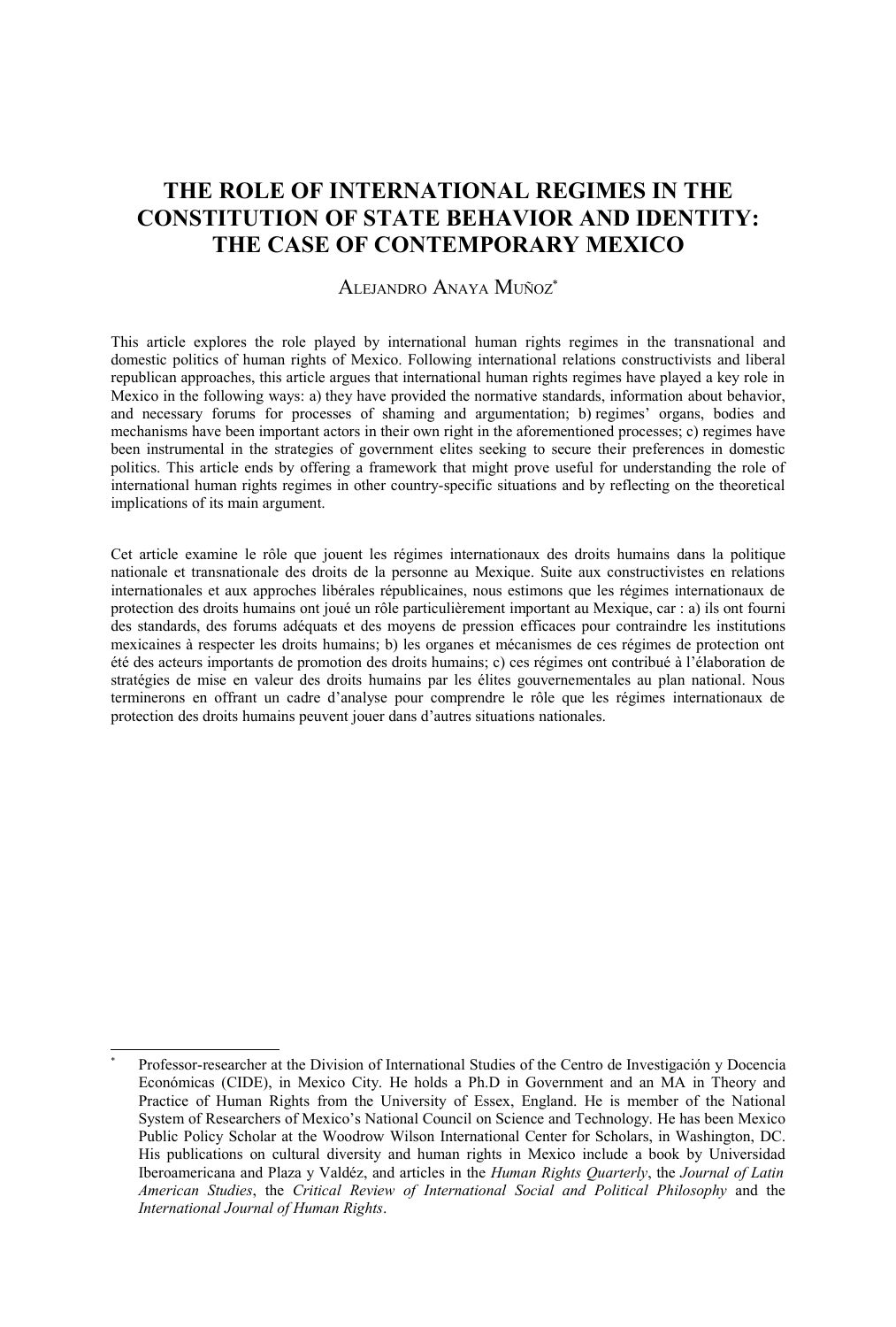Since the inclusion of human rights principles and purposes in the *Charter of the United Nations*[1](#page-1-1) in 1945, States have praised human rights principles, adopted norms, crafted rules and established decision-making procedures for the regulation of their own behavior in the area of human rights. [2](#page-1-0) In other words, by acting through intergovernmental organizations—in addition to the United Nations (UN), the Organization of American States (OAS), the Council of Europe and the African Union—States have created international human rights regimes.<sup>[3](#page-1-2)</sup> The study of international regimes has a long tradition within the international relations literature, which has mainly addressed two types of questions: why do States create and/or maintain international regimes in the first place? Once these international regimes have been established, do they influence state behavior?<sup>[4](#page-1-3)</sup> Both types of questions can (and in fact have been) posed specifically in relation to international human rights regimes.<sup>[5](#page-1-4)</sup> This article focuses on the latter type of questions: Do international human rights regimes make a difference in practice? Do they play a meaningful role in the definition of outcomes and government behavior? After more than sixty years since the adoption of the *Universal Declaration of Human Rights*[6](#page-1-5) (UDHR), and the ensuing proliferation of international norms, rules and decision-making procedures, the "so what?" question seems to be particularly important.[7](#page-1-6)

<span id="page-1-1"></span><sup>&</sup>lt;sup>1</sup> *Charter of the United Nations*, 26 June 1945, Can TS 1945 No 7.<br><sup>2</sup> See generally Paul C. Lowen, The Evolution of International H.

<span id="page-1-0"></span><sup>2</sup> See generally Paul G. Lauren, *The Evolution of International Human Rights* (Philadelphia: University of Pennsylvania Press, 2003); Roger Normand & Sarah Zaidi, *Human Rights at the UN: The Political History of Universal Justice* (Bloomington, Indiana: Indiana University Press, 2008); Tom J. Farer, "The Rise of the Inter-American Human Rights Regime: No Longer a Unicorn, Not Yet an Ox" (1997) 19:3 Hum Rts Q 510; Jack Donnelly, "International Human Rights: A Regime Analysis" (1986) 40:3 International Organization 599; David P. Forsythe, *Human Rights in International Relations* (Cambridge: Cambridge University Press, 2000); Rosemary Foot, *Rights beyond Borders. The Global Community and the Struggle over Human Rights in China* (Oxford: Oxford University Press, 2000).

<span id="page-1-2"></span><sup>3</sup> International relations scholars have defined international regimes as sets of "principles, norms, rules, and decision-making procedures around which actor expectations converge in a given issue-area". See Stephen D. Krasner, "Structural Cause and Regime Consequences: Regimes as Intervening Variable" in Stephen D. Krasner, ed., *International Regimes* (Ithaca, NY: Cornell University Press, 1983) 1 at 1 [Krasner, *International Regimes*].

<span id="page-1-3"></span><sup>4</sup> See generally Krasner, *International Regimes*; Robert O. Keohane, *After Hegemony: Cooperation and Discord in the World Political Economy* (Princeton, NJ: Princeton University Press, 1984); Kenneth A. Oye, ed., *Cooperation under Anarchy* (Princeton, NJ: Princeton University Press, 1986).

<span id="page-1-4"></span><sup>&</sup>lt;sup>5</sup> See Donnelly, *supra* note [2;](#page-1-0) Stephen D. Krasner, "Sovereignty, Regimes, and Human Rights" in Volker Rittberger, ed., *Regime Theory and International Relations* (Oxford: Clarendon Press, 1993) at 139 [Krasner, "Sovereignty, and Human Rights"]; Andrew Moravcsik, "The Origins of Human Rights Regimes: Democratic Delegation in Postwar Europe" (2000) 54:2 International Organization 217; Oona A. Hathaway, "Do Human Rights Treaties Make a Difference?" (2002) 111:8 Yale LJ 1935; Darren Hawkins, "Explaining Costly International Institutions: Persuasion and Enforceable Human Rights Norms" (2004) 48:4 International Studies Quarterly 119; Emilie M. Hafner-Burton & Kiyoteru Tsutsui, "Human Rights in a Globalizing World: The Paradox of Empty Promises" (2005) 110:5 American Journal of Sociology 1373; Eric Neumayer, "Do International Human Rights Treaties Improve Respect for Human Rights?" (2005) 49:6 J Confl Resolution 925.

<span id="page-1-5"></span><sup>6</sup> *Universal Declaration of Human Rights*, GA Res 217(III), UNGAOR, 3d Sess, Supp No 13, UN Doc A/810, (1948) 71.

<span id="page-1-6"></span><sup>7</sup> Questions regarding the emergence, persistence and development of international human rights regimes are of course also relevant. From an international relations perspective, the mere existence of international human rights regimes is indeed puzzling. Why would States decide to constrain their own sovereign space for decision-making and behavior, and establish regimes that are not designed to secure security maximization or economic gain? As mentioned earlier, this article does not address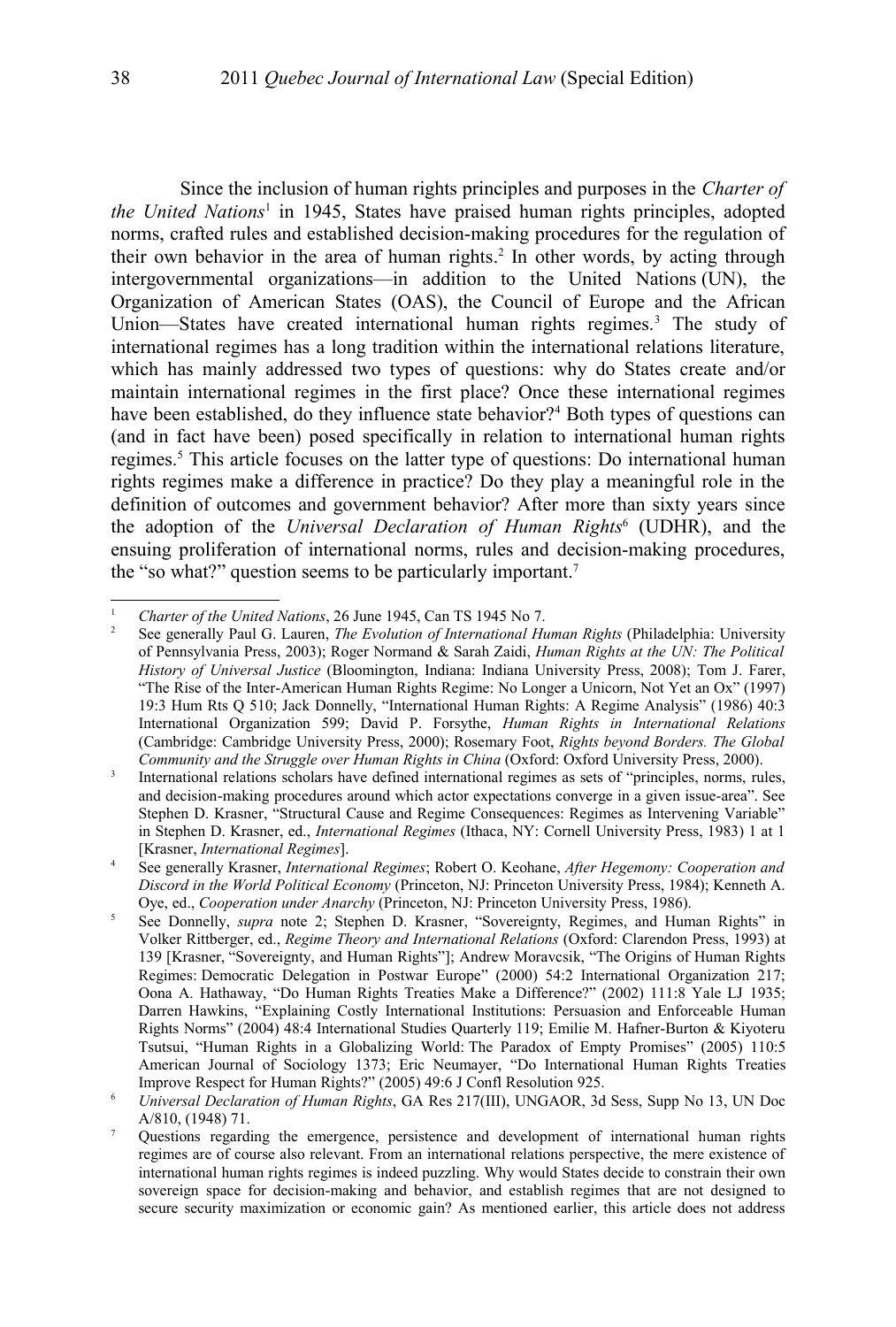A common observer would probably hold the impression that, notwithstanding all international declarations and treaties, and the intergovernmental machinery for their implementation, terrible violations of human rights have continued to occur all over the world. Some practitioners and analysts, however, remain optimistic and give some credit to international regimes. International relations scholars, depending on their theoretical preferences, might be *a priori* pessimistic, cautious or perhaps contingently optimistic about the effectiveness of human rights regimes.<sup>[8](#page-2-0)</sup> Conducting "large *n*" statistical studies, some scholars have empirically assessed the impact of the ratification of international human rights treaties on state behavior. The main findings of this literature are that the ratification of human rights treaties *per se* does not improve governments' behavior with regards to human rights,<sup>[9](#page-2-1)</sup> but that ratification does make a (positive) difference on rights protection in the case of democratizing countries that have a strong civil society with transnational linkages.[10](#page-2-2) In a way, these findings partially coincide with those of the case studies literature, which has studied countries like Kenya, Uganda, South Africa, Tunisia Morocco, Indonesia, the Philippines, Turkey, Israel, the United States, Chile, Argentina, Guatemala, El Salvador, Colombia, Mexico and China, amongst others, concluding that the activism of transnational networks of human rights defenders and promoters has had a positive impact on the human rights behavior of governments.<sup>[11](#page-2-3)</sup>

<sup>10</sup> *Ibid*; Neumayer, *supra* note [5.](#page-1-4)

such questions. For divergent accounts on the formation, persistence and development of human rights regimes see Donnelly, *supra* note [2.](#page-1-0) See also Krasner, "Sovereignty, and Human Rights", *supra* note [5;](#page-1-4) Moravcsik, *supra* note [5;](#page-1-4) Hawkins, *supra* note [5.](#page-1-4)

<span id="page-2-0"></span><sup>&</sup>lt;sup>8</sup> See Neumayer, *supra* note [5.](#page-1-4)

<span id="page-2-1"></span><sup>9</sup> See Hathaway, *supra* note [5;](#page-1-4) Hafner-Burton & Tsutsui, *supra* note [5.](#page-1-4)

<span id="page-2-3"></span><span id="page-2-2"></span><sup>11</sup> Alison Brysk, "From Above and Below. Social Movements, the International System and Human Rights in Argentina" (1993) 26:3 Comparative Political Studies 259; Alison Brysk, *The Politics of Human Rights in Argentina. Protest, Change and Democratization* (California: Stanford University Press, 1994); Umit Cizre, "The Truth and Fiction about (Turkey's) Human Rights Politics" (2001) 3:1 Human Rights Review 55; Susan Burgerman, *Moral Victories. How Activists Provoke Multilateral Action* (Ithaca, NY and London: Cornell University Press, 2001); Caroline Fleay, "Australian Foreign Policy, Human Rights in China and the Spiral Model" (2006) 41:1 Australian Journal of Political Science 71; Rosemary Foot, *Rights Beyond Borders, The Global Community and the Struggle over Human Rights in China* (Oxford: Oxford University Press, 2000); Darren Hawkins, "Human Rights Norms and Networks in Authoritarian Chile", in Sanjeev Khagram, James V. Riker and Kathrvn Sikkink eds., *Restructuring World Politics: Transnational Social Movements, Networks, and Norms* (Minneapolis, IN: University of Minnesota Press, 2002) at 47; Nadirsyah Hosen, "Human Rights and Freedom of the Press in the Post-Soeharto era: A Critical Analysis" (2002) 3:2 Asia-Pacific Journal on Human Rights and the Law 1; Margaret Keck and Kathryn Sikkink, *Activists beyond borders: Advocacy networks in international politics* (Ithaca, NY: Cornell University Press, 1998); Andreas Laursen, "Israel's Supreme Court and International Human Rights Law: The Judgement on 'Moderate Physical Pressure'" (2000) 69:4 Nordic Journal of International Law, 413; Néstor Julián Ramírez Sierra, "Transnational Defense Networks. The Recent Case of the Colombian State in the Context of the Intervention of the Inter-American Court of Human Rights" (2009) 69 Colombia Internacional 182; Thomas Risse, Stephen Ropp and Kathryn Sikkink eds., *The Power of Human Rights: International Norms and Domestic Change* (Cambridge: Cambridge University Press, 1999); Daniel C. Thomas, "Human Rights in U.S. Foreign Policy", in Sanjeev Khagram, James V. Riker and Kathrvn Sikkink eds., *Restructuring World Politics: Transnational Social Movements, Networks, and Norms* (Minneapolis, IN: University of Minnesota Press, 2002) at 71; Daniel Thomas "Boomerangs and Superpowers: International Norms, Transnational Networks and US Foreign Policy" (2002) 15:1 Cambridge Review of International Affairs 25; Alejandro Anaya Muñoz, "Transnational and domestic processes in the definition of human rights policies in Mexico" (2009) 31:1 Human Rights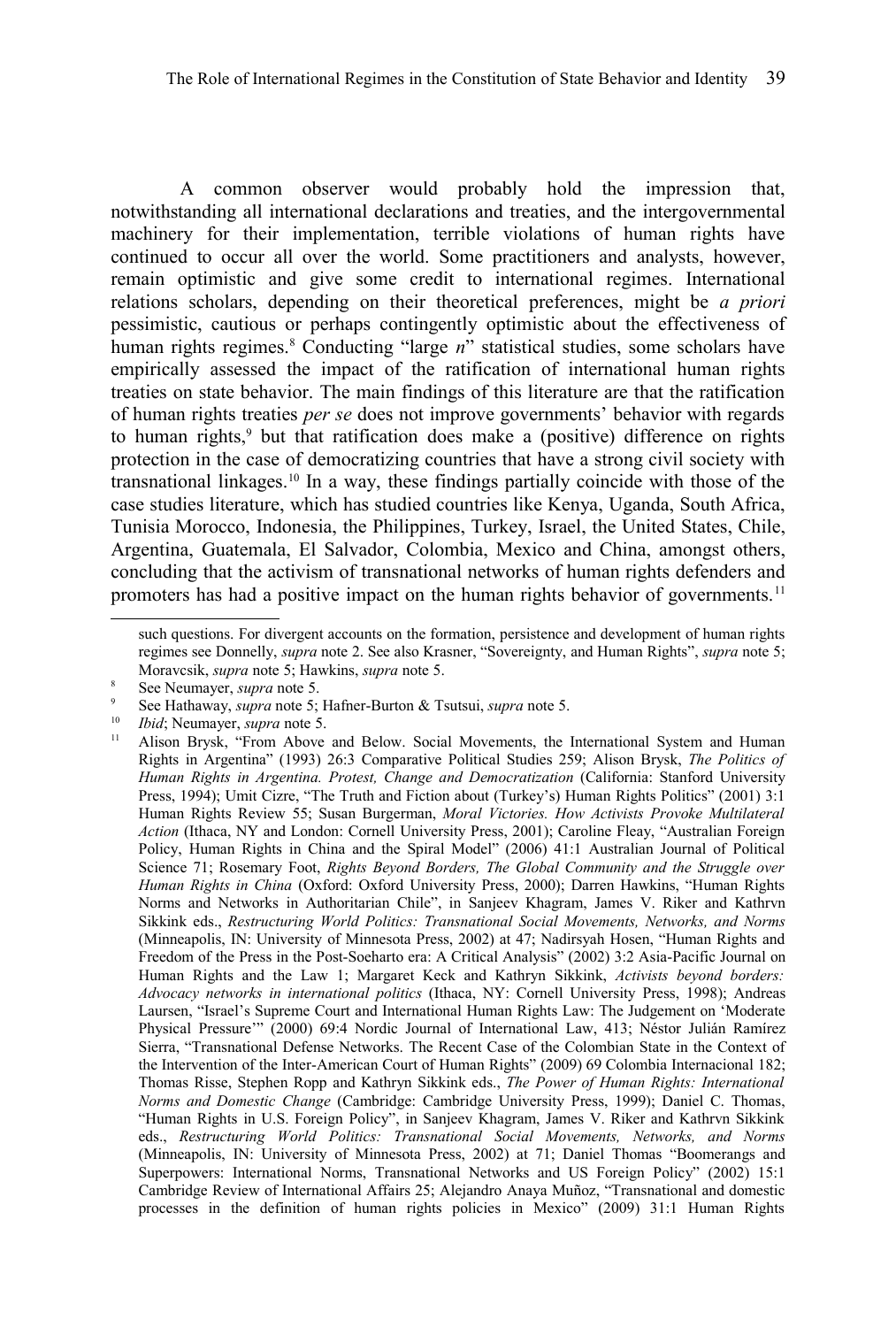Even if, as suggested, the aforementioned literature has focused on the role of activists, it has been shown that they heavily rely on international norms and institutions to advance their cause and achieve their goals.<sup>[12](#page-3-0)</sup>

In short, the international relations literature has shown that international human rights regimes do matter in the transnational politics of human rights. This article, however, seeks to tease out *how* it is that international human rights regimes matter. The argument developed here will be, in this way, more descriptive and interpretative than causal. In other words, this article will not offer another attempt to test hypotheses about the causal effect of human rights regimes, but will rather sketch an argument about the kind of role that regimes might play in transnational and domestic processes through which government interests and identities are constituted.[13](#page-3-1) For this, the article draws on the insights provided by relevant international relations literature and on empirical evidence from the case of Mexico. The specific situation of Mexico can be particularly telling for the purposes of this article because transnational and domestic political processes around human rights policies and practices have been quite vivid in Mexico in recent times, and previous research shows that international human rights regimes have played some kind of role thereof.<sup>[14](#page-3-2)</sup> In sum, the article provides a non-legalistic approach to the study of human rights regimes in one specific Latin American country. For this reason, it will hopefully offer an interesting contribution to a law-oriented journal, such as the Quebec Journal of International Law, and its special issue on human rights regimes in the Americas.

In the first section, the article follows two particular strands of international relations literature (constructivism and liberal republicanism) to elaborate a theoretical argument about the role of international human rights regimes in the transnational and domestic politics of human rights. Following this theoretical blueprint, the second and third sections trace the development of the transnational and

<span id="page-3-0"></span>Quarterly 35.

<sup>12</sup> See Margaret E. Keck & Kathryn Sikkink, *Activists Beyond Borders: Advocacy Networks in International Politics* (Ithaca, NY: Cornell University Press, 1998); Thomas Risse, Stephen C. Ropp & Kathryn Sikkink, eds., *The Power of Human Rights: International Norms and Domestic Change* (Cambridge: Cambridge University Press, 1999). See also Alison Brysk, "From Above and Below. Social Movements, the International System and Human Rights in Argentina", (1993) 26:3 Comparative Political Studies 259; Susan Burgerman, *Moral Victories. How Activists Provoke Multilateral Action* (Ithaca and London, Cornell University Press, 2001); Sanjeev Khagram, James V. Riker & Kathryn Sikkink, "From Santiago to Seattle: Transnational Advocacy Groups Restructuring World Politics" in Sanjeev Khagram, James V. Riker & Kathryn Sikkink, eds., *Restructuring World Politics: Transnational Social Movements, Networks, and Norms* (Minneapolis: University of Minnesota Press, 2002) 3.

<span id="page-3-1"></span><sup>&</sup>lt;sup>13</sup> For a general argument on the constitutive role of international regimes see Friedrich Kratochwil & John Gerard Ruggie, "International Organization: A State of the Art on an Art of the State" (1986) 40:4 *International Organization* 753. Martha Finnemore & Katrhyn Sikkink argue, however, that an argument about constitution is ultimately one about causality, "since how things are put together makes possible, or even probable, certain kinds of political behavior and effects". See Martha Finnemore & Katrhyn Sikkink, "Taking Stock: The Constructivist Research Program in International Relations and Comparative Politics" (2001) 4 Annual Review of Political Science 391 at 394.

<span id="page-3-2"></span><sup>&</sup>lt;sup>14</sup> See Alejandro Anaya Muñoz, "Transnational and Domestic Processes in the Definition of Human Rights Policies in Mexico" (2009) 31:1 Hum Rts Q 35 ["Human Rights Policies in Mexico"].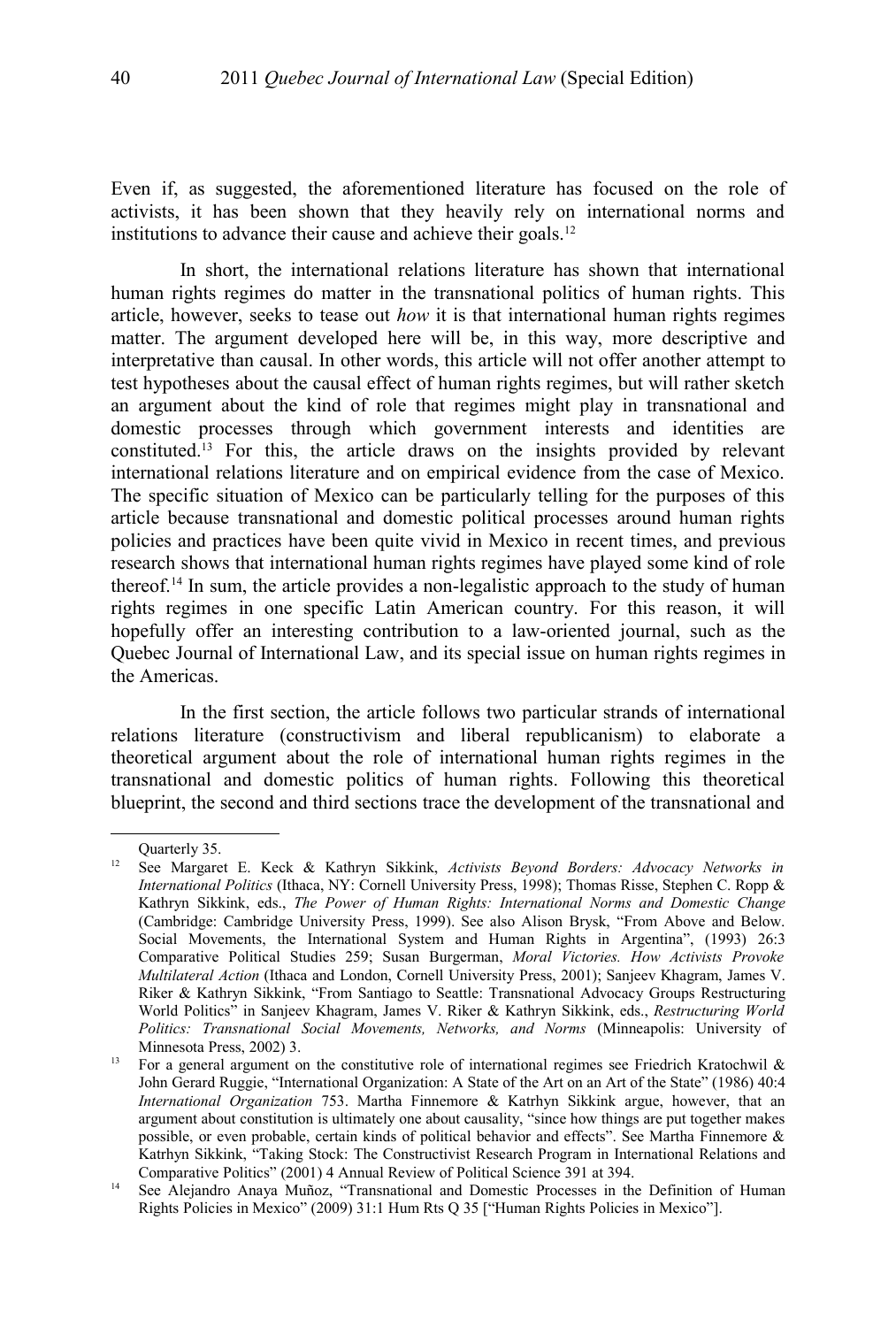domestic politics of human rights in Mexico before and after the country's political transition in 2000. The article finds that international human rights regimes have indeed mattered in the Mexican case—they have played a central role providing legitimate normative standards, reliable information about behavior and forums or arenas—all of which were necessary elements for the exertion of ideational pressure (or shaming) and the argumentation by NGOs and Western government actors with the Mexican government. Furthermore, the article argues that these regimes' organs, bodies and mechanisms have been agents in their own right, directly exerting shame and contributing to the development of a process of "rhetorical entrapment". In addition, the article finds that human rights regimes have been instrumental in the implementation of specific political strategies by Mexico's post political-transition government elite, which wanted to secure its preferences for human rights. This article concludes that its theoretical argument and the findings about Mexico offer a framework that might prove useful for understanding the role of international human rights regimes in other country-specific situations. From a different perspective, this article ends with a reflection on the theoretical implications of its findings, suggesting that it might be the case that international human rights regimes will gain more significance for rights violating countries if transnational advocates manage to produce strong shaming and argumentation campaigns *and* if an elite with preferences for human rights comes to power. In this way, the article suggests that international human rights regimes will play a greater role in the politics of human rights if the expectations of both constructivism and liberal republicanism concur.

### **I. International Human Rights Regimes and State Behavior**

International human rights regimes do not have the leverage to enforce compliance by States. Following the typology offered by Jack Donnelly, it could be argued that the majority of human rights regimes tend to be "implementation" ones that is, they can only offer assistance, provide channels for the exchange of information, facilitate policy coordination and undertake monitoring activities.[15](#page-4-0) In the words of Emile Hafner-Burton, human rights regimes are "soft"[16](#page-4-1)—they provide the instruments to collect, exchange and disseminate information about violations of human rights, but do not have mechanisms to coerce States into compliance. Nevertheless, even if they do not have coercive powers, they do offer standards and mechanisms for identifying and forums for publicizing the inappropriate behaviors of States. In this sense, different authors (conducting statistical studies), who have not found a positive correlation between membership in human rights regimes and improvement in human rights behavior, have nonetheless acknowledged the

<span id="page-4-0"></span><sup>15</sup> For Donnelly, promotional regimes basically offer assistance to States and provide channels for information exchange. Implementation regimes, on the other hand, facilitate policy coordination and monitor behavior. Enforcement regimes have stronger monitoring powers and adopt binding decisions. See Donnelly, *supra* note [2,](#page-1-0) at 604-605. In this sense, only the European regime and, to a lesser extent, the "sub-regime" of the Inter-American Court of Human Rights can be considered enforcement regimes.

<span id="page-4-1"></span><sup>&</sup>lt;sup>16</sup> Emile M. Hafner-Burton, "Trading Human Rights: How Preferential Trade Agreements Influence Government Repression", (2005) 59:3 International Organization 593 at 602-604.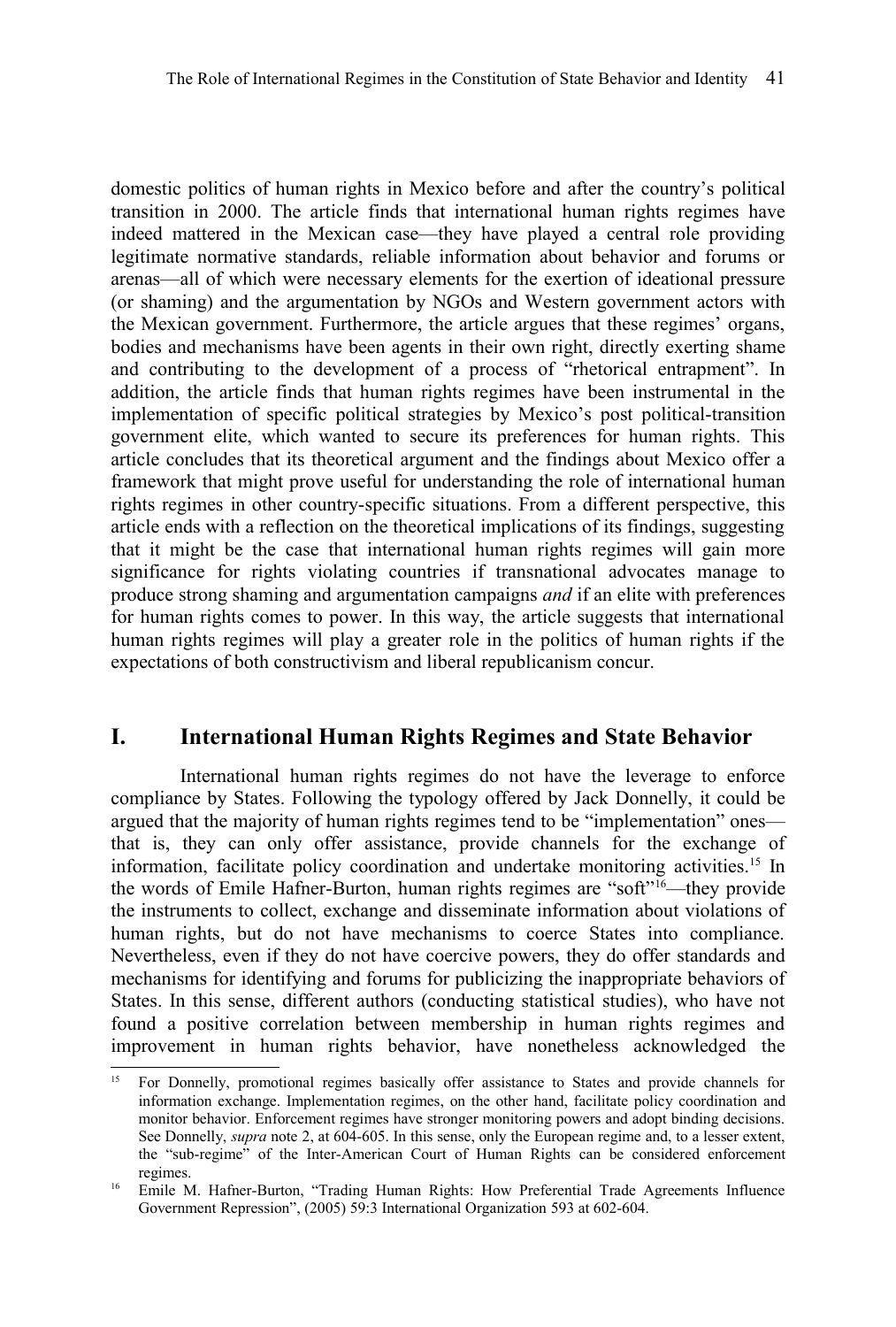"persuasive" role that human rights regimes might play.<sup>[17](#page-5-0)</sup>

As suggested in the introduction, some international relations scholars within the constructivist tradition have developed an argument about the way in which transnational advocates of human rights influence the behavior (and processes of identity formation) of rights-violating governments. This literature focuses on political processes driven by the activism of transnational advocacy networks (TANs) —an alliance of domestic and international non-governmental organizations (NGOs), Western governments, inter-governmental organizations and actors such as Churches, trade-unions and funding agencies that advocate principled ideas and share information and services. Human rights TANs use regimes' norms and rules and the information generated by their decision-making procedures as legitimate benchmarks and sources of evidence for the identification of inappropriate behavior.<sup>[18](#page-5-1)</sup> TANs exert pressure "from above" and "from below" (that is from within and from outside the target-country) over rights-violating governments, targeting both material and ideational interests (the former related to trade, aid and investment, the latter to "social" reputation and membership). Ideational pressure is particularly important in the transnational advocacy of human rights. TANs "shame" rights violating governments exposing a gap between their behavior and collective expectations (based on norms and rules), stating therefore that they do not deserve to be members of the community of "civilized nations". Governments that care about such reputational and membership aspects are particularly vulnerable to being shamed. Using empirical evidence from different case studies, this literature has shown that, under certain circumstances, TANs' pressure generates positive responses from target governments.[19](#page-5-2)

According to the literature, domestic and international NGOs are the main actors within TANs—they animate the formation of networks and generally organize and lead processes of transnational pressure.[20](#page-5-3) As mentioned in the introduction, the relevance of civil society actors has also been found by other authors who, referring to statistical evidence, have concluded that the ratification of human rights treaties will have a positive influence on the behavior of governments in those countries that have a strong civil society with transnational linkages.<sup>[21](#page-5-4)</sup> In this way, as concluded by

<span id="page-5-0"></span><sup>17</sup> See Hafner-Burton, *ibid*; Hathaway, *supra* note [5.](#page-1-4)

<span id="page-5-1"></span><sup>&</sup>lt;sup>18</sup> The decision-making procedures of human rights regimes are the numerous organs, bodies and mechanisms or procedures specialized in human rights linked to intergovernmental organizations and to specific human rights treaties. They can be jurisdictional, quasi-jurisdictional or non jurisdictional. They gather, produce and disseminate information about the human rights behavior of governments. They assess the behavior of governments and make recommendations or adopt dispositions thereof. These recommendations or dispositions—expressed in reports, resolutions, rulings and other kind of decisions—provide a fundamental source of legitimate information regarding the behavior of States on the bases of which TANs conduct their actions.

<span id="page-5-2"></span><sup>19</sup> See Keck & Sikkink, *supra* note [11;](#page-2-3) Risse, Ropp & Sikkink, *supra* note [11.](#page-2-3) See also Brysk, *supra* note [11;](#page-2-3) Burgerman, *supra* note [11;](#page-2-3) Khagram, Riker & Sikkink, *supra* note [11.](#page-2-3)

<span id="page-5-3"></span><sup>20</sup> See Keck & Sikkink, *supra* note [12](#page-3-0) at 102-103; Risse, Ropp & Sikkink, *supra* note [12](#page-3-0) at 22-23. See also Burgerman, *supra* note [12;](#page-3-0) Khagram, Riker & Sikkink, *supra* note [12;](#page-3-0) James C. Franklin, "Shame on You: The Impact of Human Rights Criticism on Political Repression in Latin America", 2008 52:1 International Studies Quarterly 187.

<span id="page-5-4"></span><sup>21</sup> See generally Neumayer, *supra* note [5;](#page-1-4) see Hafner-Burton and Tsutsui, *supra* note [5.](#page-1-4)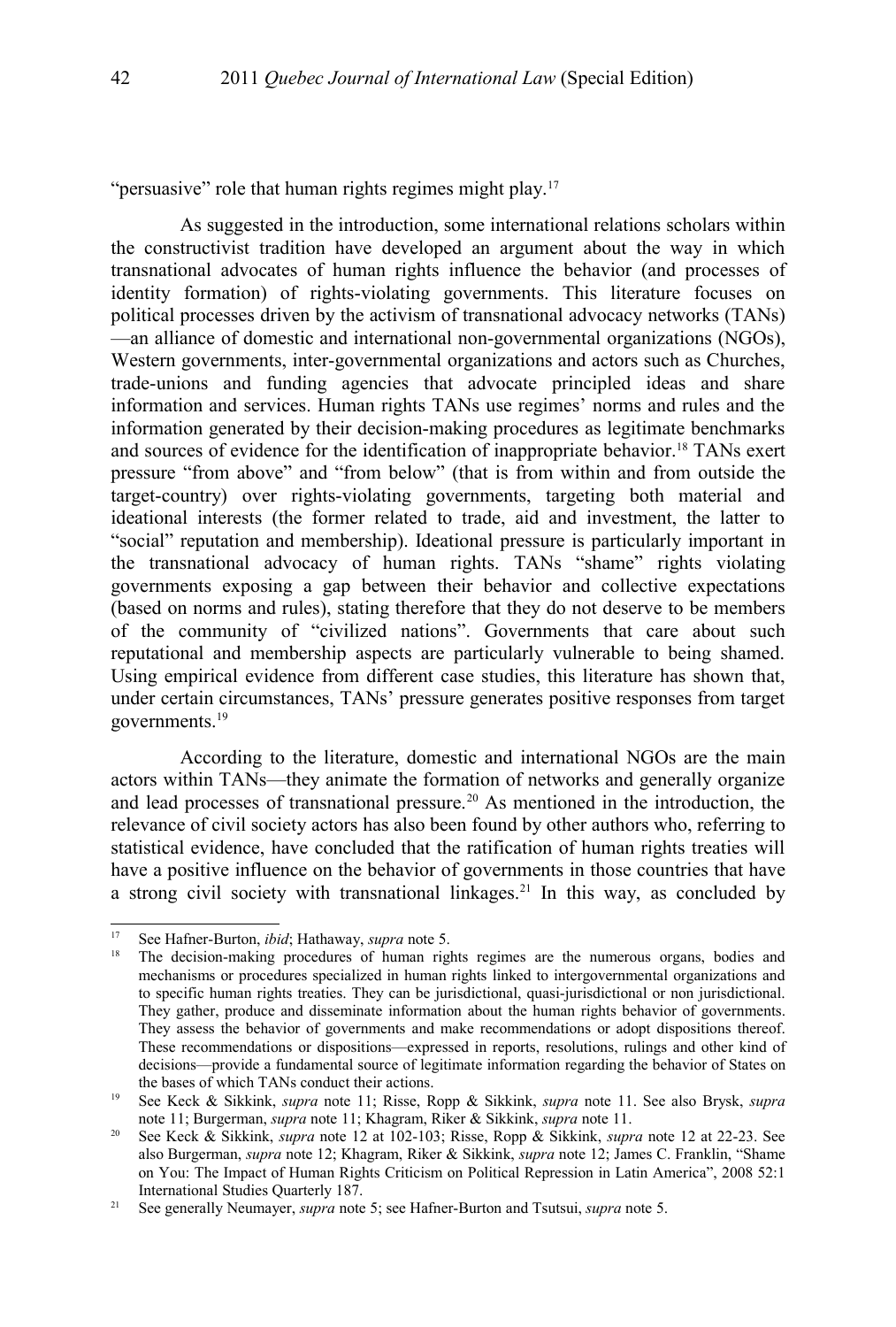Hafner-Burton and Tsutsui, "civil society provides the enforcement mechanism that international human rights treaties lack."<sup>[22](#page-6-1)</sup> In sum, otherwise "toothless" regimes gain relevance if transnational civil society actors use their normative standards and the information they generate to shame right-violating governments.

This literature on the transnational advocacy of human rights demonstrates that third governments—particularly those of developed democracies—are key actors in the exertion of shame over rights-violating governments.[23](#page-6-2) Indeed, the opinion of the ideological and material leaders of the community of "civilized nations" holds great importance; at least in relation to those governments who wish to join "the club". If the leaders of the international community consider that a particular government is not behaving as expected (i.e., according to norms and rules), then its group-membership can be questioned and put in jeopardy. In this sense, if criticisms by NGOs matter, more so does the opinion of the governments of developed democracies. Human rights regimes, again, play an important role in this respect. Governments base their criticism on regime standards and often use the information produced by their decision-making procedures to adopt a position regarding a particular rights-violating government.

In addition, some regimes—in particular that of the UN—provide the forum in which governments and NGOs exert ideational pressure. This was clearly the case of the United Nations Commission on Human Rights (UNCHR): the periodical sessions of the Commission were an ideal venue to criticize and condemn.<sup>[24](#page-6-0)</sup> To a good extent, this continues to be the case of the United Nations Human Rights Council—Council members will be able to publicly express their views through the discussion of particularly grave situations and the Universal Periodic Review mechanism. In this sense, human rights regimes play a pivotal role in the generation of shaming by third-governments.

However, in addition to being providers of standards, information and forums for third governments, human rights regimes—in particular their decisionmaking procedures—are TAN actors in their own right. They directly shame rightsviolating governments. One author has concluded that the shaming exerted directly by intergovernmental human rights bodies, organs and mechanisms has not had an impact on government behavior in Latin America.[25](#page-6-3) This is surprising—even to the author himself—and contradicted by other authors, who have argued that States devoted significant diplomatic energy and resources to defend themselves from the criticism of the (now extinct) UNCHR.[26](#page-6-4) Indeed, if the logic of shaming depends on

<span id="page-6-1"></span><sup>&</sup>lt;sup>22</sup> See Hafner-Burton & Tsutsui, *supra* note [5](#page-1-4) at 1385.<br><sup>23</sup> See generally Keck & Sikkink *supra* note 12: **6** 

<span id="page-6-2"></span><sup>23</sup> See generally Keck & Sikkink, *supra* note [12;](#page-3-0) Risse, Ropp & Sikkink, *supra* note [12.](#page-3-0) See also Burgerman, *supra* note [12;](#page-3-0) Brysk, *supra* note [12;](#page-3-0) Franklin, *supra* note [20.](#page-5-3)

<span id="page-6-0"></span><sup>&</sup>lt;sup>24</sup> See James H. Lebovic & Erik Voeten, "The Politics of Shame: The Condemnation of Country Human Rights Practices in the UNCHR" (2006) 50:4 International Studies Quarterly, 861. In the terms of an institutionalist approach to international regimes, international human rights regimes reduce the transactions costs for the transnational generation of shame (see Keohane, *supra* note [4\)](#page-1-3).

<span id="page-6-3"></span><sup>25</sup> See Franklin, *supra* note [20.](#page-5-3)

<span id="page-6-4"></span><sup>26</sup> See P. Forsythe, *supra* note [2](#page-1-0) at 70-71; Lebovic & Voeten, *supra* note [24](#page-6-0) at 861-865; Foot, *supra* note [2](#page-1-0) at 9.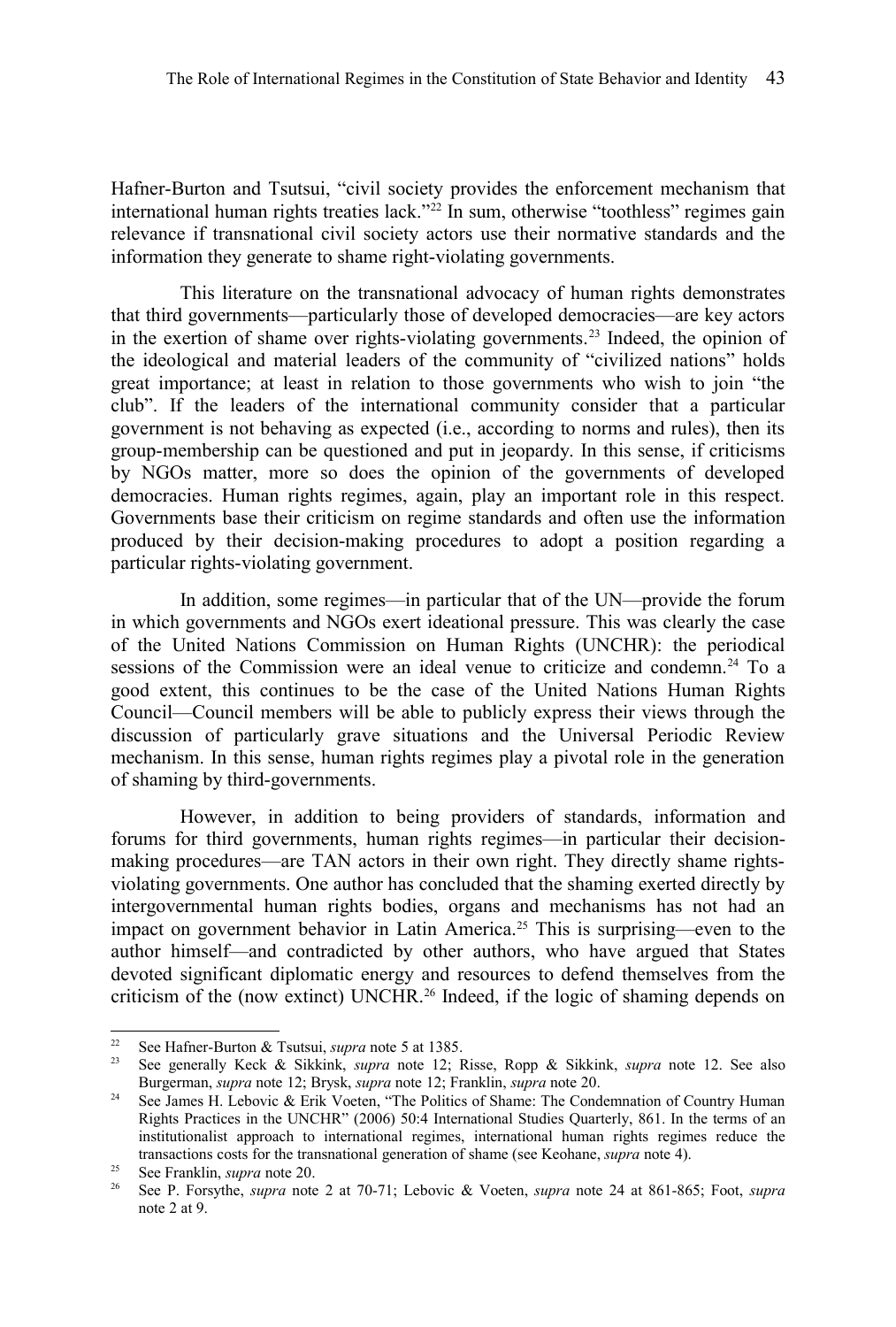the target government's desire to "belong" to a community of States, then it is to be expected that the opinion of the international organs and bodies in which that community is embodied will be of some importance.<sup>[27](#page-7-1)</sup>

The literature on the transnational advocacy of human rights underlines that TANs not only "twist arms" through shaming and thus in a way "force" governments to react and somehow change their human rights behavior. The literature also proposes that TANs engage in argumentation processes with rights violating governments and thus attempt to persuade them to acknowledge that respecting human rights is the *appropriate* thing to do. According to different authors, this logic of argumentation is very important because it goes beyond a simple instrumental change of behavior, and introduces the possibility of the internalization of norms and thus of identity change.[28](#page-7-0) An important mechanism within the logic of argumentation is what the literature calls "rhetorical entrapment": bombarded by TANs pressure, governments might start "talking the talk" of human rights. This discourse "entraps" governments, which then find it increasingly difficult not to "walk the walk". In other words, in time, human rights rhetoric (even if initially instrumental and shallow) might result in change of behavior and even internalization of norms.[29](#page-7-2) Again, human rights regimes are fundamental because they provide the normative standards and legitimate information about actual behavior on the bases of which arguments are constructed. Arguments are made on the bases of what States should do and on the grounds of what they actually do, and both elements are provided by international regimes.[30](#page-7-3) In addition, regimes are important to the extent that they provide the forums in which argumentation takes place. As it already has been suggested, international regimes are "key meeting places", arenas for "consensus mobilization" and sites for the "battle of justifications".<sup>[31](#page-7-4)</sup> Again, however, human rights regimes are also players in argumentation processes (i.e. "speakers") in their own right—they directly engage governments in debates and arguments, trying to convince them of the appropriateness of respecting established norms and rules.

<span id="page-7-1"></span><sup>&</sup>lt;sup>27</sup> For a similar argument about the role of human rights regimes as actors that directly exert pressure see Christopher Rudolph, "Constructing an Atrocities Regime: The Politics of War Crimes Tribunals" (2001) 55:3 International Organization 655 at 681.

<span id="page-7-0"></span><sup>28</sup> See generally Risse, Ropp & Sikkink, *supra* note [12;](#page-3-0) Thomas Risse, "Let's Argue!: Communicative Action in World Politics" (2000) 54:1 International Organization 1. See also Hawkins, *supra* note [5;](#page-1-4) Hathaway, *supra* note [5](#page-1-4) at 2020-2025; Hafner-Burton, *supra* note [16](#page-4-1) at 600-604; Foot, *supra* note [2](#page-1-0) at 9-10.

<span id="page-7-2"></span><sup>&</sup>lt;sup>29</sup> See Thomas Risse, "International Norms and Domestic Change: Arguing and Communicative Behavior in the Human Rights Area" (1999) 27:4 Politics and Society 529; Risse, *supra* note [28;](#page-7-0) Frank Schimmelfennig, "The Community Trap: Liberal Norm, Rhetorical Action, and the Eastern Enlargement of the European Union" (2001) 55:1 International Organization 47-70; Foot, *supra* note [2](#page-1-0) at 10 and 18.

<span id="page-7-3"></span><sup>&</sup>lt;sup>30</sup> Of course, international regimes are not the only providers of information about the way governments behave: such information is also produced by (domestic and international) NGOs, and also by governments (e.g. through annual human rights reports). It could be argued, however, that given the intergovernmental nature of regimes, the information they generate might obtain greater international legitimacy than that produced by NGOs and governments, which might be accused of following ideological or political agendas in their assessments of the human rights behavior of specific governments.

<span id="page-7-4"></span><sup>31</sup> See Khagram, Riker & Sikkink, *supra* note [12](#page-3-0) at 11. See also Hawkins, *supra* note [5;](#page-1-4) Foot, *supra* note [2](#page-1-0) at 8-9.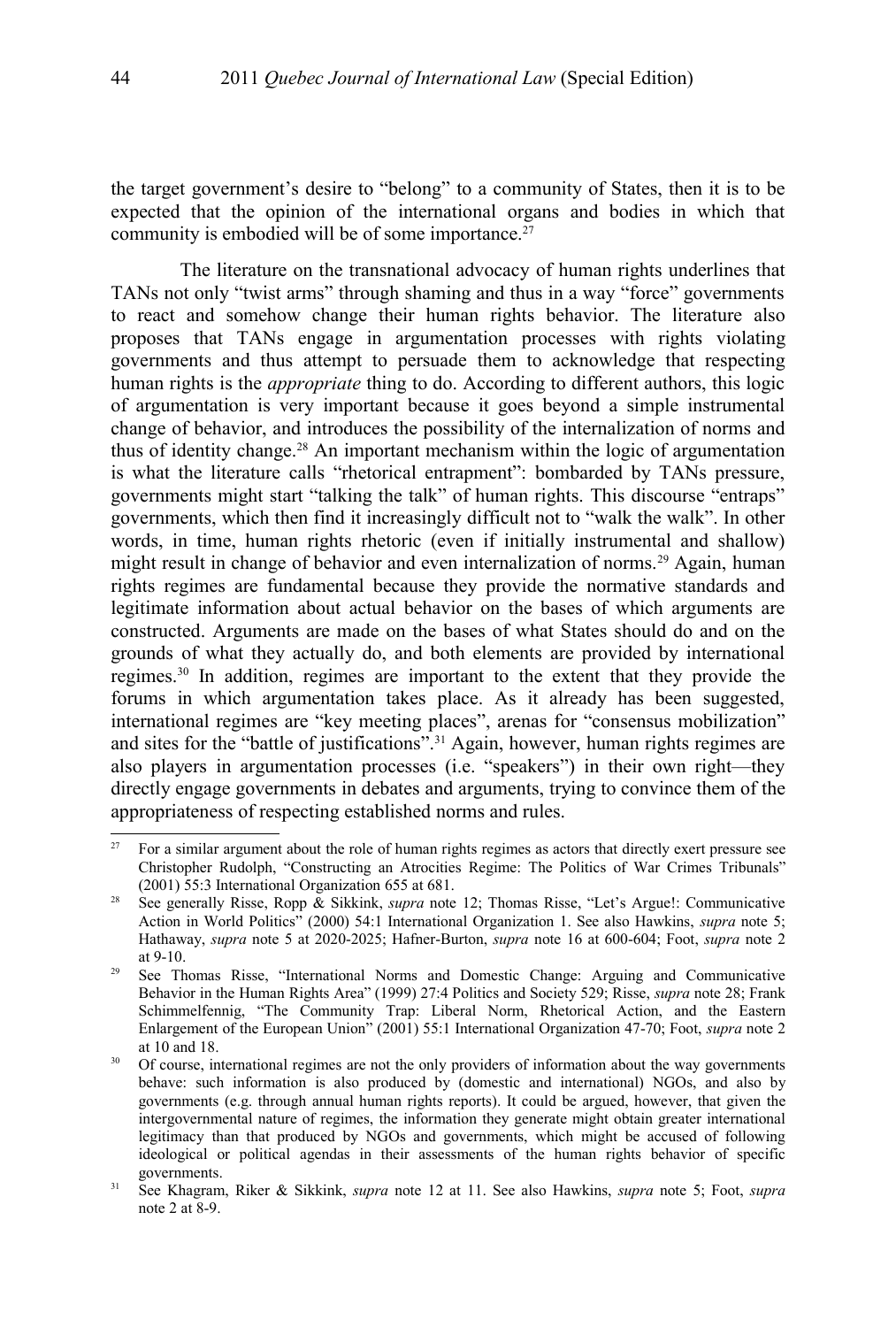A different strand of international relations literature – republican liberalism, which focuses not on transnational but on domestic politics – also suggests the relevance of international human rights regimes in the politics of human rights. Seeking to explain the emergence of the European human rights regime, Andrew Moravcsik found that the European regime's main promoters were the governments of newly established democracies, which had an interest in "locking in" democratic change and enhancing the credibility of the new domestic political system and its stability against (possible future) authoritarian threats.<sup>[32](#page-8-0)</sup> New democratic governments had strong incentives to acquire commitments abroad particularly when "the benefits of reducing future political uncertainty outweigh[ed] the 'sovereignty costs' " implied.[33](#page-8-1) Even if Moravcsik focused on the emergence of the European regime of human rights, he suggested that his explanatory scheme could "be generalized to other human rights regimes ... and unilateral human rights policies."<sup>[34](#page-8-2)</sup> Existing international human rights regimes, therefore, can be instrumental for government elites of new democracies, offering them not only treaties that establish international legal obligations but also international allies (the regimes' organs, bodies and mechanisms) in possible domestic political debates or struggles about the definition of legitimate ways to govern.

In sum, different strands of international relations literature propose that even if most international human rights regimes lack effective enforcement powers, they do play an important role in the transnational and domestic political processes through which government behavior, interests and identities are shaped. International human rights regimes provide legitimate normative standards, information about actual behavior and forums. All these elements are fundamental for the exertion of shaming and the elaboration of argumentation by NGOs and governments of developed democracies. In addition to playing such a key pivotal role, international regimes through their decision-making procedures—participate as actors in the transnational and domestic politics of human rights, directly exerting shame and engaging in argumentation with rights violating governments. In addition, human rights regimes might be considered as normative and institutional "international locks" that are instrumental for the protection of the preferences of government elites in new democracies. The following two sections trace the role played by the human rights regimes of the UN and the OAS in the transnational and domestic politics of human rights in contemporary Mexico.

### **II. 1994 to 2000: An era of human rights monitoring**

Mexico was one of many countries to advocate the inclusion of human rights language and objectives within the *Charter of the United Nations* and the *Charter of the Organization of American States*. Mexico equally supported the adoption of the

<span id="page-8-0"></span><sup>32</sup> See Moravcsik, *supra* note [5.](#page-1-4)

<span id="page-8-1"></span><sup>33</sup> *Ibid*. at 220.

<span id="page-8-2"></span><sup>34</sup> *Ibid*.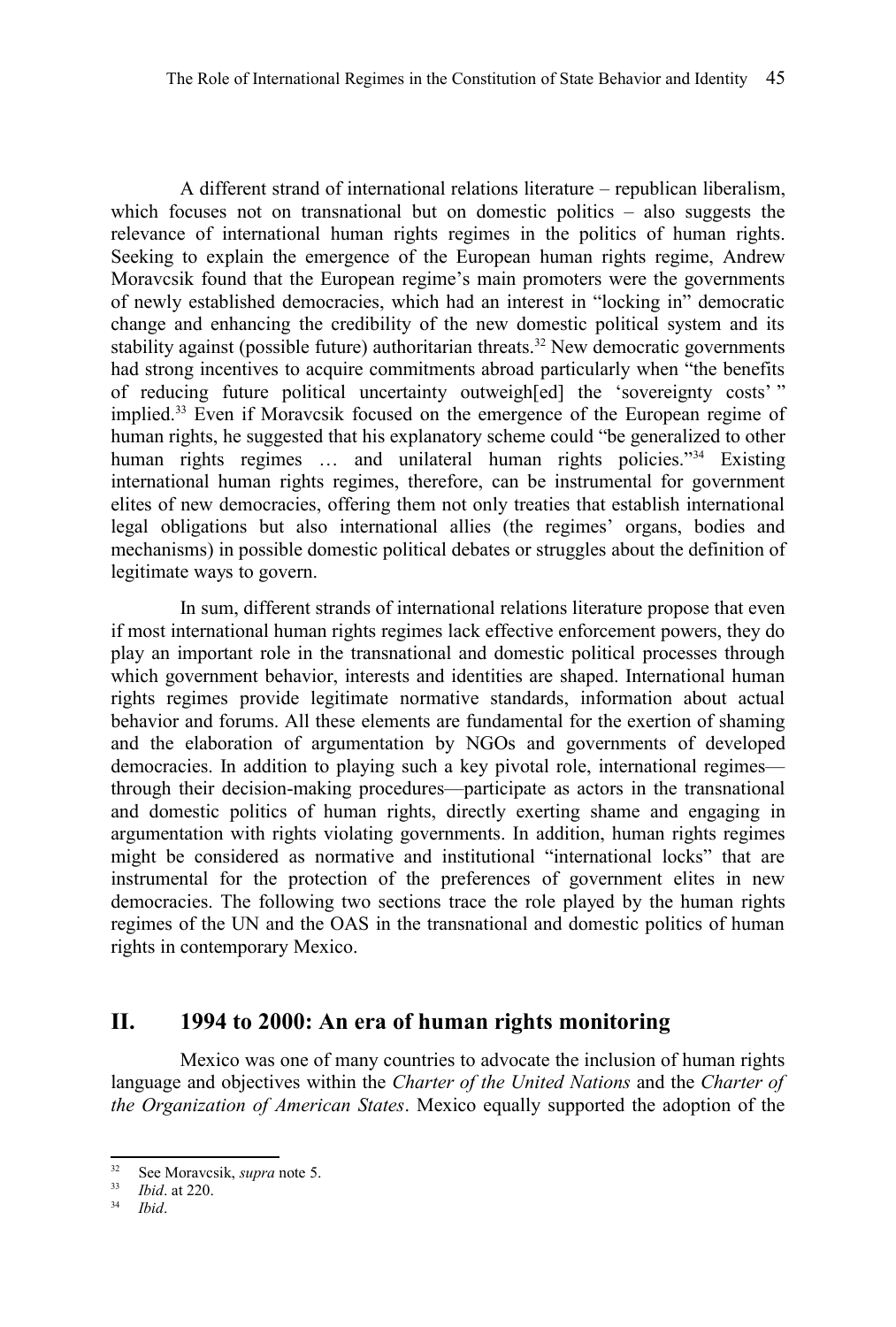UDHR and the *American Declaration of the Rights and Duties of Man*. [35](#page-9-1) After 1948, and throughout most of the second half of the twentieth century, however, Mexico only paid "lip service" to international human rights, failing to show a true interest in the development of international regimes with real powers to intrude in the domestic affairs of States. Mexican foreign policy remained firmly grounded on the principles of national sovereignty and nonintervention; it consistently opposed any interference by intergovernmental organs and bodies—including those related to human rights—in its domestic affairs.[36](#page-9-0) Mexico was rather cautious about joining the human rights regimes that started to develop within the UN and the OAS. Mexico ratified in 1981 the *International Covenant on Civil and Political Rights* (ICCPR),[37](#page-9-2) the *International Covenant on Economic, Social and Cultural Rights* (ICESCR)<sup>[38](#page-9-3)</sup> and the *American Convention on Human Rights*[39](#page-9-4). However, for many more years, Mexico did not accept the more intrusive elements of the UN and OAS regimes: it did not recognize the jurisdiction of the Inter-American Court of Human Rights until 1998 and the competence of UN treaty bodies to receive individual complaints until 2002. In any case, the human rights regimes of the UN and the OAS could have provided normative standards and generated information about actual behavior on the part of the Mexican government. They also could have directly engaged in shaming and argumentation activities with the government in relation to the human rights situation in Mexico.

However, the human rights organs, bodies and mechanisms of the UN and the OAS did not pay much attention to the situation in Mexico before the late 1980s and early 1990s.[40](#page-9-5) In 1986, the Inter-American Commission on Human Rights (IACHR) received its first individual petition regarding the violation of human rights in Mexico. The petition was related to an alleged violation of due process rights in the state of Nuevo León. The IACHR, however, declared the case non admissible in 1988 on the grounds that the facts were not characterized by the violation of article 8 of the American Convention on Human Rights.[41](#page-9-6) Later on, in 1987 and 1989, the National Action Party (PAN), which was at that time in fierce opposition to the Revolutionary

<span id="page-9-1"></span><sup>35</sup> See Lauren, *supra* note [2](#page-1-0) at 166-187; Keck & Sikkink, *supra* note [12](#page-3-0) at 85-86.

<span id="page-9-0"></span><sup>36</sup> See Ana Covarrubias, "Human Right and Mexican Foreign Policy" in Daniel Drache, ed., *Big Picture Realities. Canada and Mexico at the crossroads* (Waterloo, Ontario, Canada: Wilfrid Laurier University Press, 2008) 87 at 88-91; Alejandro Anaya Muñoz, "Actors and Processes in the Generation of Change in the Human Rights Policy of Mexico" in Monica Serrano, Vesselin Popovski & Nicholas Turner, eds., *Human Rights Regimes in the Americas* (Tokyo: United Nations University Press, 2010) at 189 ["Actors and Processes in the Generation of Change"]; María del Mar, Monroy García, & Fabián Sanchez Matus, *Experiencia de México ante la Comisión Interamericana de Derechos Humanos* (Mexico City: H. Cámara de Diputados, LX Legislatura & Fundación Honrad Adenauer Stiftung, 2007).

<span id="page-9-2"></span><sup>&</sup>lt;sup>37</sup> *International Convenant on Civil and Political Rights*, 16 December 1966, 999 UNTS 171 (entered into force 23 March 1976, accession by Mexico 23 March 1981) (CCPR).

<span id="page-9-3"></span><sup>38</sup> *International Convenant on Economic, Social and Cultural Rights*, 7 December 1966, 993 UNTS 3 (entered into force 3 January 1976, accession by Mexico 23 March 1981) (CESCR).

<span id="page-9-4"></span><sup>&</sup>lt;sup>39</sup> *American Convention on Human Rights*, 22 November 1969, OASTS 1969 No 36 (entered into force 18 July 1978, accession by Mexico 24 March 1981) [*American Convention*].

<span id="page-9-5"></span><sup>40</sup> See Keck & Sikkink, *supra* note [12](#page-3-0) at 103-120.

<span id="page-9-6"></span><sup>41</sup> See del Mar, Monroy & Sanchez Matus, *supra* note [36](#page-9-0) at 73-77.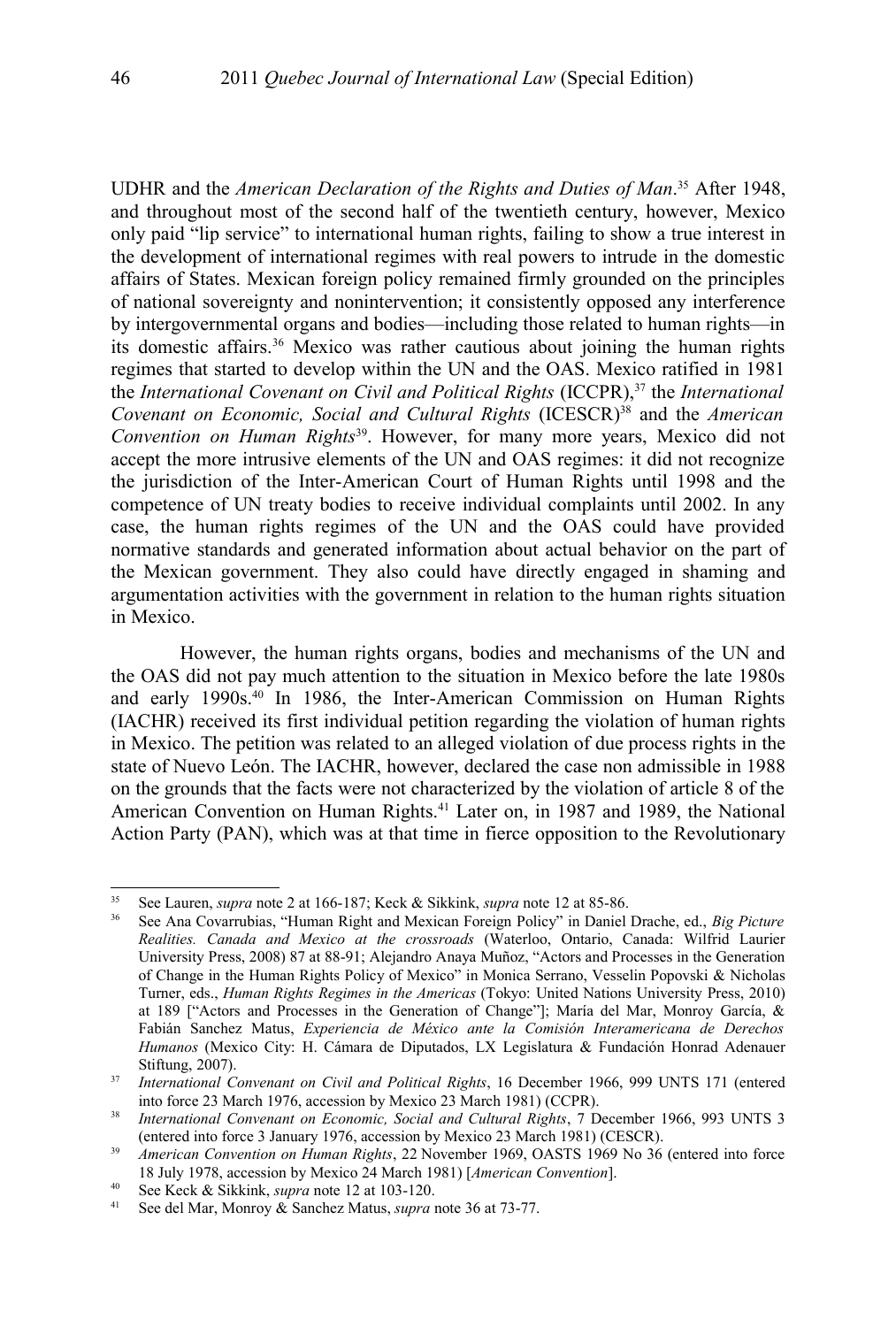Institutionnal Party (PRI), [42](#page-10-0) took four complaints to the IACHR denouncing the violation of *inter alia* political rights, and the right to an adequate judicial remedy. The petitions concerned the adoption of new electoral legislation in Nuevo León, and alleged electoral fraud in state and municipal level elections in Chihuahua and Durango.[43](#page-10-1) The Mexican government reacted and argued that any involvement of the IACHR on electoral matters would constitute an act of intervention in the internal affairs of the country. The IACHR, however, declared that the cases were admissible and issued resolutions calling for legislative measures to guarantee the exercise of political rights and for the establishment of effective judicial procedures for their protection.[44](#page-10-2) According to Margaret Keck and Kathryn Sikkink, the pressure exerted by the IACHR through these resolutions added to that by political parties and domestic human rights organizations, generated domestic political processes that led to the reform of Mexico's electoral law.[45](#page-10-3)

The involvement of the human rights regimes of the UN and the OAS in the case of Mexico intensified after the uprising in Chiapas of the Zapatista Army of National Liberation (EZLN) in 1994. The greater engagement by international regimes was driven by the activism of a network of domestic and international human rights NGOs. Accompanied and supported by US-based NGOs (the Center for Justice and International Law for example), Mexican advocates increased their linkages and interaction with the IACHR, while European NGOs (the Geneva-based International Service for Human Rights for example) facilitated the direct engagement of Mexican actors with the different organs, bodies and mechanisms of the UN regime. In this way, as of 1994, a network of Mexican and international NGOs recurrently requested public hearings to the IACHR and filed more and more individual petitions within the Inter-American body. In addition, Mexican NGOs regularly attended the sessions of the UNCHR and the Sub-Commission on Prevention of Discrimination and Protection of Minorities (Sub-Commission), and began to send information and establish direct communication with the UNCHR and the different treaty bodies.<sup>[46](#page-10-4)</sup>

As the second half of the 1990s evolved, international human rights regimes intensified their monitoring and assessment activities around the human rights situation in Mexico. In 1996, the Mexican government invited the IACHR to conduct the first fact-finding mission to the country. In 1997, the government agreed to invite the UNCHR Special Rapporteur on torture and other cruel, inhuman or degrading treatment or punishment. This increasing attention to the situation in Mexico was

<span id="page-10-0"></span><sup>&</sup>lt;sup>42</sup> The PRI monopolized political power in Mexico since the late 1920s and until 2000. Since 2000, the PAN has taken control of the federal government. For an overall account of the human rights situation in Mexico "after the PRI" see Alejandro Anaya Muñoz, "Mexico After the Institutional Revolutionary Party" in David Forsythe, ed., *Encyclopedia of Human Rights,* vol 3 (New York and Oxford: Oxford University Press, 2009) at 495-506 ["Mexico After the PRI"].

<span id="page-10-1"></span><sup>&</sup>lt;sup>43</sup> Cases 9768, 8780, 9828 and 10.180.<br><sup>44</sup> See OAS Inter-American Commis

<span id="page-10-2"></span><sup>44</sup> See OAS, Inter-American Commission on Human Rights, *Annual Report of the Inter-American Commission on Human Rights 1989-1990*, OR OEA/Ser.L/V/II.77/Doc. 7, rev 1 (1990); Monroy García & Sanchez Matus, *supra* note [36](#page-9-0) at 77-111; Covarrubias, *supra* note [36](#page-9-0) at 90.

<span id="page-10-3"></span><sup>45</sup> See Keck and Sikkink, *supra* note [12](#page-3-0) at 114.

<span id="page-10-4"></span><sup>46</sup> See Anaya Muñoz, *supra* note [14](#page-3-2) at 46-47 (the author of this article participated as a representative of Mexican NGOs in the 1997 session of the Sub-Commission and as their external advisor during the 2000 session of the Commission on Human Rights).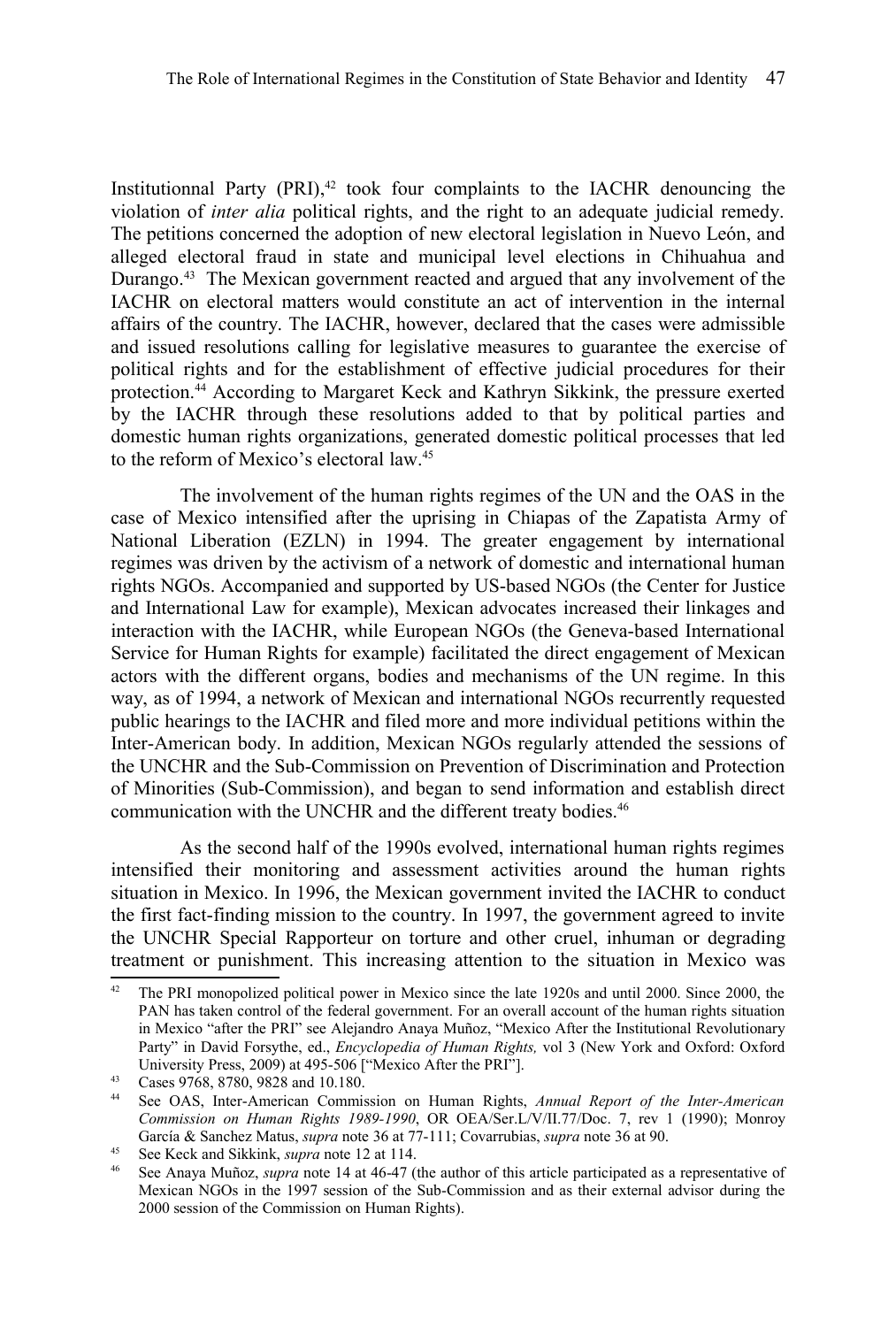enhanced by the "Acteal massacre". In December 1997, a group of armed civilians linked to the PRI and allegedly supported or at least tolerated by the Military and the Chiapas state police executed forty five indigenous civilians (mostly women and children) in the community of Acteal, in the High Lands of Chiapas. International human rights regimes provided the forum for the expression of unanimous international condemnation and calls for justice. The machinery established by human rights regimes intensified its investigations regarding Mexico, gathering, elaborating and publicizing more information about the human rights violations in the country. In 1998 and 1999, the regular sessions of the UNCHR and its Sub-Commission provided a readily available forum for the intensification of shaming activities by NGOs and, quite importantly, for the condemnation by government actors, like the European Union. Particularly noteworthy was the shaming action directly conducted by the regimes' organs and bodies, including the UN High Commissioner for Human Rights (UNHCHR), the Sub- Commission (which issued a critical resolution on Mexico in 1998[47](#page-11-0)) and the Special Rapporteurs on torture and extrajudicial, summary and arbitrary executions.[48](#page-11-1) Also around this time, the IACHR issued a quite critical special report on Mexico, which resulted from the aforementioned 1996 *in loco* visit of IACHR to the country.[49](#page-11-2)

In sum, since the early 1990s, but particularly after 1994, Mexico was in the spotlight of international human rights regimes. The Mexican government was shamed by an unprecedented wave of hearings, visits, reports, cases, statements and resolutions, which pointed at diverse and severe human rights problems in the country. The normative point of reference for this wave of shaming was provided by the norms established by international human rights regimes. Mexican and international NGOs started to use these norms and to recur to the different forums provided by international human rights regimes to launch a shaming campaign against the Mexican government. In addition, the human rights organs, bodies and mechanisms of international regimes started to produce critical information regarding the human rights behavior of the Mexican government. This information directly fed into the spiral of shame initially ignited by NGOs. In other words, Mexico's human rights international reputation was put under severe strain, and the human rights regimes of the UN and the OAS played a central role in this, not only by providing norms, evidence and forums to be used by other actors, but also by exerting pressure directly themselves.

<span id="page-11-0"></span><sup>&</sup>lt;sup>47</sup> Developments in the Situation in Mexico, Sub-Commission Resolution 1998/4 (E/CN.4/SUB.2/RES/1998/4).

<span id="page-11-1"></span>See Question of the Human Rights of All Persons Subjected to Any Formo f Detention or Imprisionment, in Particular: Torture and Other Cruel, Inhuman or Degrading Treatment or Punishment, Reporto f the Special Rapporterur, Mr. Nigel S. Rodley, Submitted Pursuant to Commission on Human Rights Resolution 1997/38, Addendum (E/CN.4/1998/38/Add.2) (1998); Civil and Political Rights, Including Questions of: Disappearances and Summary or Arbitrary Executions, Ms. Asma Jahangir, Submitted Pursuant to Commission on Human Rights Reolution 1999/35, Addendum (E/CN.4/2003/3/Add.3).

<span id="page-11-2"></span><sup>49</sup> See Muñoz, *supra* note [14](#page-3-2) at 38-39 and 46-49.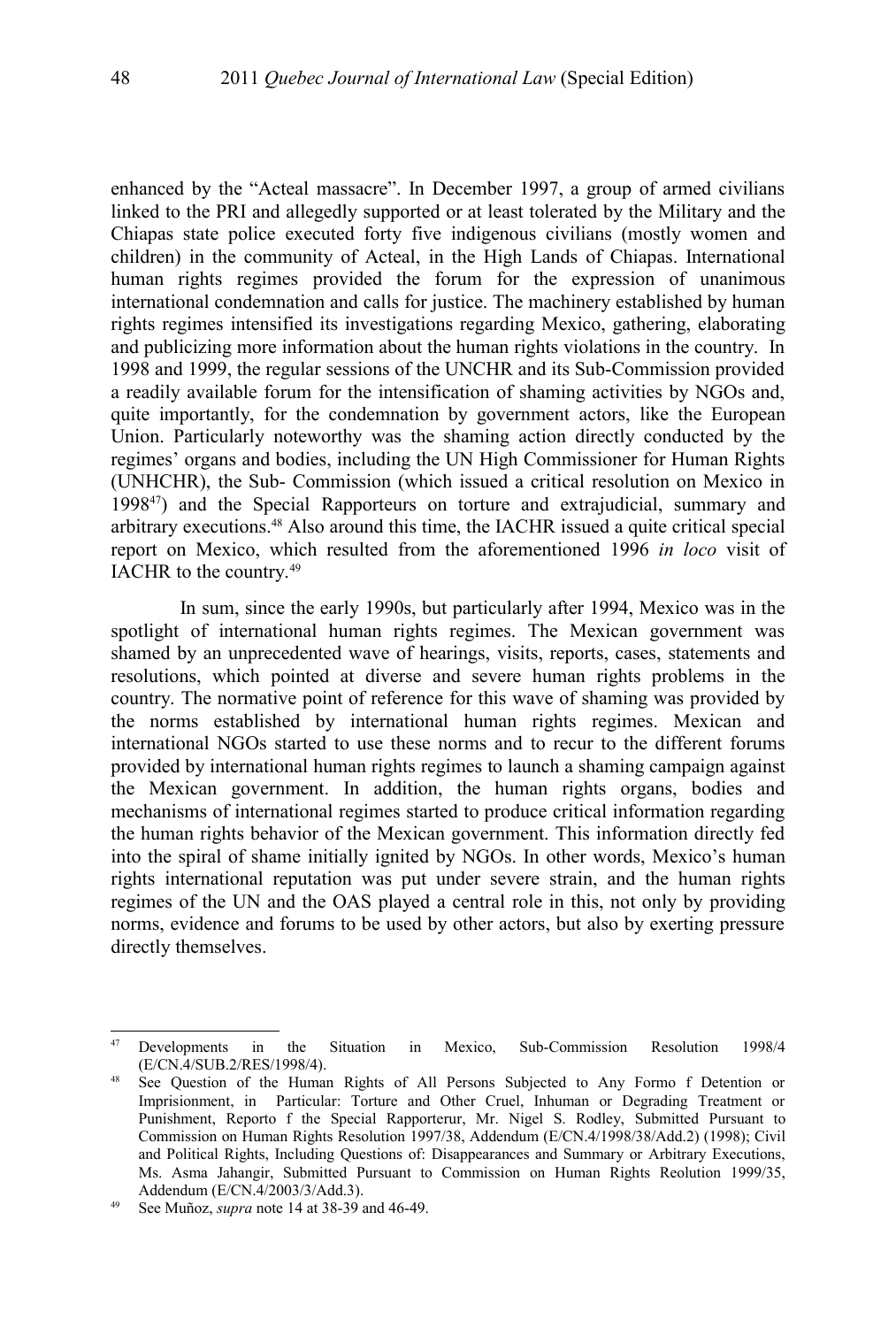## **III. The Early 2000s: Arguments and "Locks"**

Human rights bodies and mechanisms of the UN and OAS continued to monitor and critically assess the human rights situation in Mexico after the country's political transition of December 2000. Specific cases or situations—like the death of human rights defender Digna Ochoa, the prolonged detention of General José Francisco Gallardo or that of environmental activists Rodolfo Montiel and Teodoro Cabrera—attracted some international attention. Indeed, the disappearance and brutal murder of hundreds of women in Ciudad Juarez, Chihuahua, generated an impressive wave of shaming activity, particularly during 2003 to 2005.<sup>[50](#page-12-0)</sup> But the broad reputational context in which international actors approached the human rights situation in Mexico changed significantly after December 2000. For the first time in over 70 years, an opposition candidate occupied the presidency, and this was interpreted by many within and outside Mexico as the culmination of the country's long transition to (electoral) democracy. In this sense, at the end of 2000, Mexico became a "newly established democracy" in the eyes of the international community. In addition, president Vicente Fox completed and buttressed a policy ambiguously inaugurated by his predecessor, Ernesto Zedillo, opening the country to the monitoring and scrutiny of its human rights situation by all sorts of international actors. Mexico issued an open and unrestricted invitation to all international human rights organs, bodies and mechanisms to visit the country and say what they had to say. Quite importantly in 2000 and 2002, Fox signed technical cooperation agreements with the UNHCHR, which implied the formal implementation of specific projects (e.g., the elaboration of a comprehensive diagnosis of the human rights situation in Mexico) and the establishment of a permanent office of representation in the country.[51](#page-12-1) In addition, Mexico ratified a good number of human rights treaties and, as mentioned before, accepted the competence of different treaty bodies to receive personal communications.[52](#page-12-2) In sum, under the Fox government, Mexico unabashedly

<span id="page-12-0"></span><sup>50</sup> See Alejandro Anaya Muñoz, "Explaining High Levels of Transnational Pressure over Mexico: The Case of the Disappearances and Killings of Women in Ciudad Juárez" (2011) 15:3 Int'l JHR 339.

<span id="page-12-1"></span><sup>&</sup>lt;sup>51</sup> Acuerdo Marco de Cooperación entre los Estados Unidos Mexicanos y la Oficina del Alto Comisionado de las Naciones Unidas para los Derechos Humanos [Framework Cooperation Agreement Between the United Mexican States and the Office of the United Nations High Commissioner for Human Rights], December 2000, online HCHR <http://www.hchr.org.mx/ documentos/acuerdomarco.pdf>; "Acuerdo entre el Alto Comisionado de las Naciones Unidas para los Derechos Humanos y el Gobierno de los Estados Unidos Mexicanos Relativo al Establecimiento de una Oficina en México", [Agreement between the United Nations High Commissioner for Human Rights and the Government of the Mexican United States about the Establishment of an Office in Mexico] 1 July 2002, online, <http://www.ordenjuridico.gob.mx/Publicaciones/CDs2010/CDTratad os/pdf/B579.pdf>.

<span id="page-12-2"></span><sup>52</sup> During this period, Mexico ratified the following treaties: *Inter-American Convention on Forced Disappearance of Persons*, 9 June 1994, OASTS No. 68 (entered into force 23 March 1996, accession by Mexico 28 February 2002); *Convention on the Non-Applicability of Statutory Limitations to War Crimes and Crimes Against Humanity*, 26 November 1968, 754 UNTS 73 (entered into force 11 November 1970, accession by Mexico 15 March 2002); *Optional Protocol to the Convention on the Rights of the Child on the Sale of Children, Child Prostitution and Child Pornography*, 25 May 2000, 2171 UNTS 227 (entered into force 18 January 2002, accession by Mexico 15 March 2002); *Optional Protocol to the Convention on the Rights of the Child on the Involvement of Children in Armed Conflict*, 25 May 2000, 2173 UNTS 222 (entered into force 12 February 2002, accession by Mexico 15 March 2002); *Optional Protocol to the Convention Against Torture and Other Cruel, Inhuman or*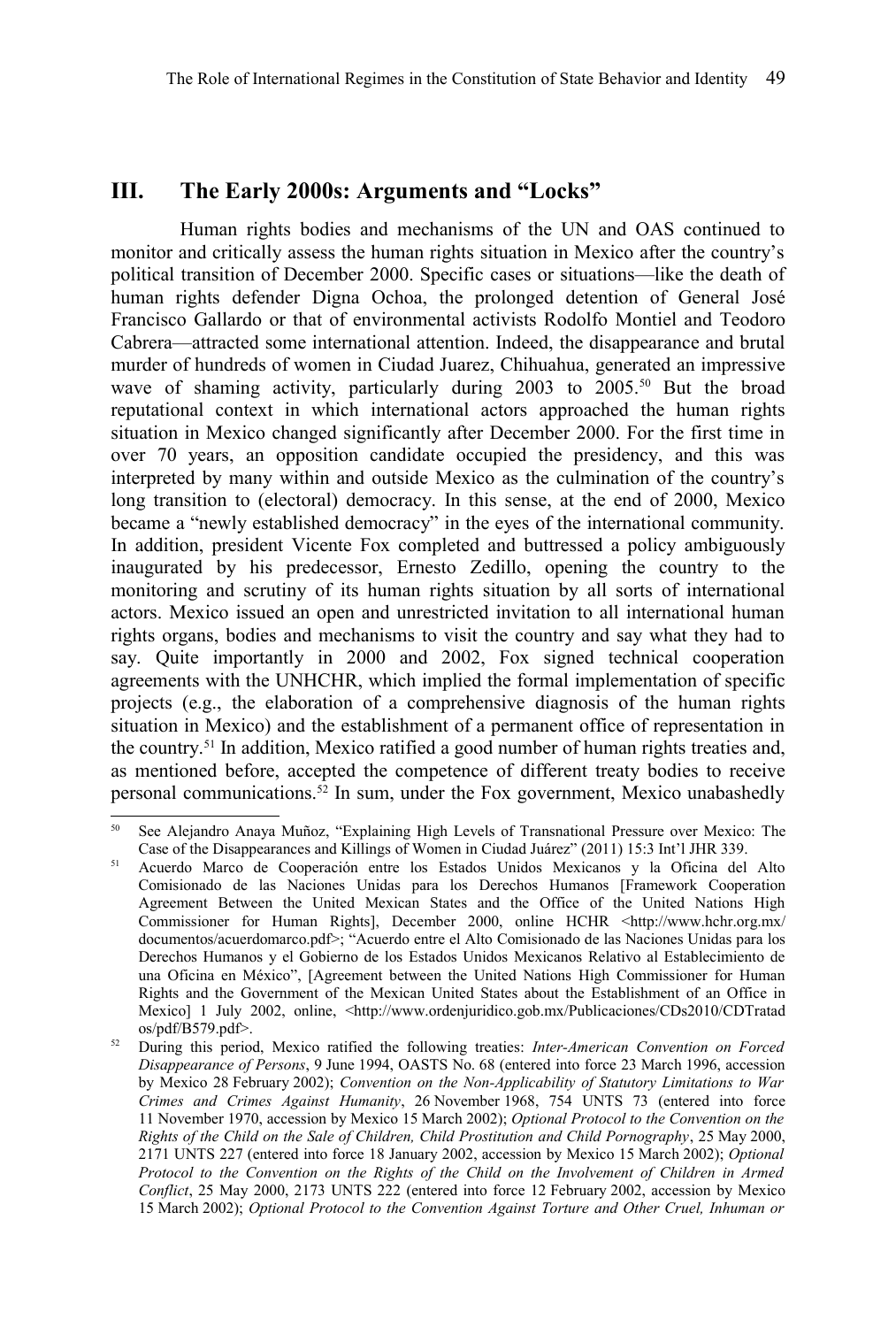abandoned its traditional human rights foreign policy based on the principles of national sovereignty and nonintervention, adopting a new approach, based on a complete opening of the country to the assistance, monitoring and scrutiny of international actors, particularly those of the human rights regimes of the UN and the  $OAS.<sup>53</sup>$  $OAS.<sup>53</sup>$  $OAS.<sup>53</sup>$ 

It could be argued that, regardless of the actual human rights situation in the country, after 2001 and throughout the rest of the Fox administration, Mexico ceased to be a source of grave concern for international actors, particularly for Western governments and for human rights organs and bodies of the UN and the OAS.<sup>[54](#page-13-1)</sup> Mexico was no longer publicly shamed by the European Union, nor was it the target of a general country investigation by the IACHR or the possible object of a resolution by the UN Commission on Human Rights or its Sub-Commission. Indeed, during the early 2000s, there was a striking change in Mexico's international human rights reputation, and therefore in its position within the distribution of identities that underscores processes of shaming<sup>[55](#page-13-2)</sup>: Mexico was no longer conceived as part of the problem, but rather as part of the solution for international human rights actors.[56](#page-13-3) As

*Degrading Treatment or Punishment*, 18 December 2002, 2375 UNTS 237 (entered into force 22 June 2006, accession by Mexico 11 April 2005); *Rome Statute of the International Criminal Court*, 17 July 1998, 2187 UNTS 3 (entered into force 1 July 2002, accession by Mexico 28 October 2005). For a critical approach to these ratifications, see Amnesty International, *Mexico. "Disappearances":* an Ongoing Crime (2002) online: Amnesty International <http://www.amnesty.org/en/library/info/ AMR41/020/2002> at 5-8; Human Rights Watch, *Justice in Jeopardy: Why Mexico's First Real Effort To Address Past Abuses Risks Becoming Its Latest Failure* (Washington, D.C., July 2003) online: Human Rights Watch <http://www.hrw.org/sites/default/files/reports/mexico0703.pdf> at 17-24; Sergio García Ramírez, *La Corte Penal Internacional* (Mexico City: Instituto Nacional de Ciencias Penales, 2002).

<span id="page-13-0"></span><sup>53</sup> See Anaya Muñoz, "Human Rights Policies in Mexico", *supra* note [14](#page-3-2) at 38-42; Anaya Muñoz, "Actors and Processes in the Generation of Change", *supra* note [36.](#page-9-0)

<span id="page-13-1"></span><sup>54</sup> See Human Rights Watch, *Lost in Transition: Bold Ambitions, Limited Results for Human Rights Under Fox* (Washington DC: 2006) online: Human Rights Watch <http://www.hrw.org/en/node/1131 9/section/1>; Anaya Muñoz, "Mexico After the PRI", *supra* note [42.](#page-10-0)

<span id="page-13-2"></span><sup>&</sup>lt;sup>55</sup> Identities are inter-subjective constructs. In international relations, identities are the outcome of complex processes of interpretation of what actors - most commonly States or governments—say and do. In this sense, Mexico did acquire a new international identity because other States, intergovernmental organizations and even international NGOs interpreted what Mexico said and did *in foreign policy* as the sign of a new identity. In this text, when we talk about Mexico's new identity, we mean the identity constructed internationally and mainly in the area of foreign policy. See Alexander Wendt, "Anarchy is What States Make of It. The Social Construction of Power Politics" (1992) 46:2 International Organization at 391.

<span id="page-13-3"></span><sup>&</sup>lt;sup>56</sup> Mariclaire Acosta, Mexico's Special Ambassador for Human Rights and Deputy Secretary for Human Rights and Democracy at the Mexican Ministry of Foreign Affairs from the beginning of the Fox administration until early 2003, recalls that the ultimate change in Mexico's international human rights reputation came when, in addition to opening the country to international monitoring and scrutiny, the Mexican government started to vote in favor of country-specific (e.g. Cuba and Russia) resolutions within the UN Commission on Human Rights. Telephone interview of Mariclaire Acosta by the author (23 October 2006) [Interview of Mariclaire Acosta]. Juan José Gómez Camacho, Director of Human Rights and Democracy at the Mexican Ministry of Foreign Affairs during most of the Fox administration, considers that the change in Mexico's international human rights reputation resulted from the "positive expectations generated by the change of government" and from the policy of opening the country to international monitoring and scrutiny. See Alejandro Anaya Muñoz, "Hacia una Nueva Política Exterior Mexicana en Materia de Derechos Humanos: Entrevista con Juan José Gómez Camacho," (2006) 2 *Revista Iberoamericana de Derechos Humanos* at 187. Edgar Cortez and Michel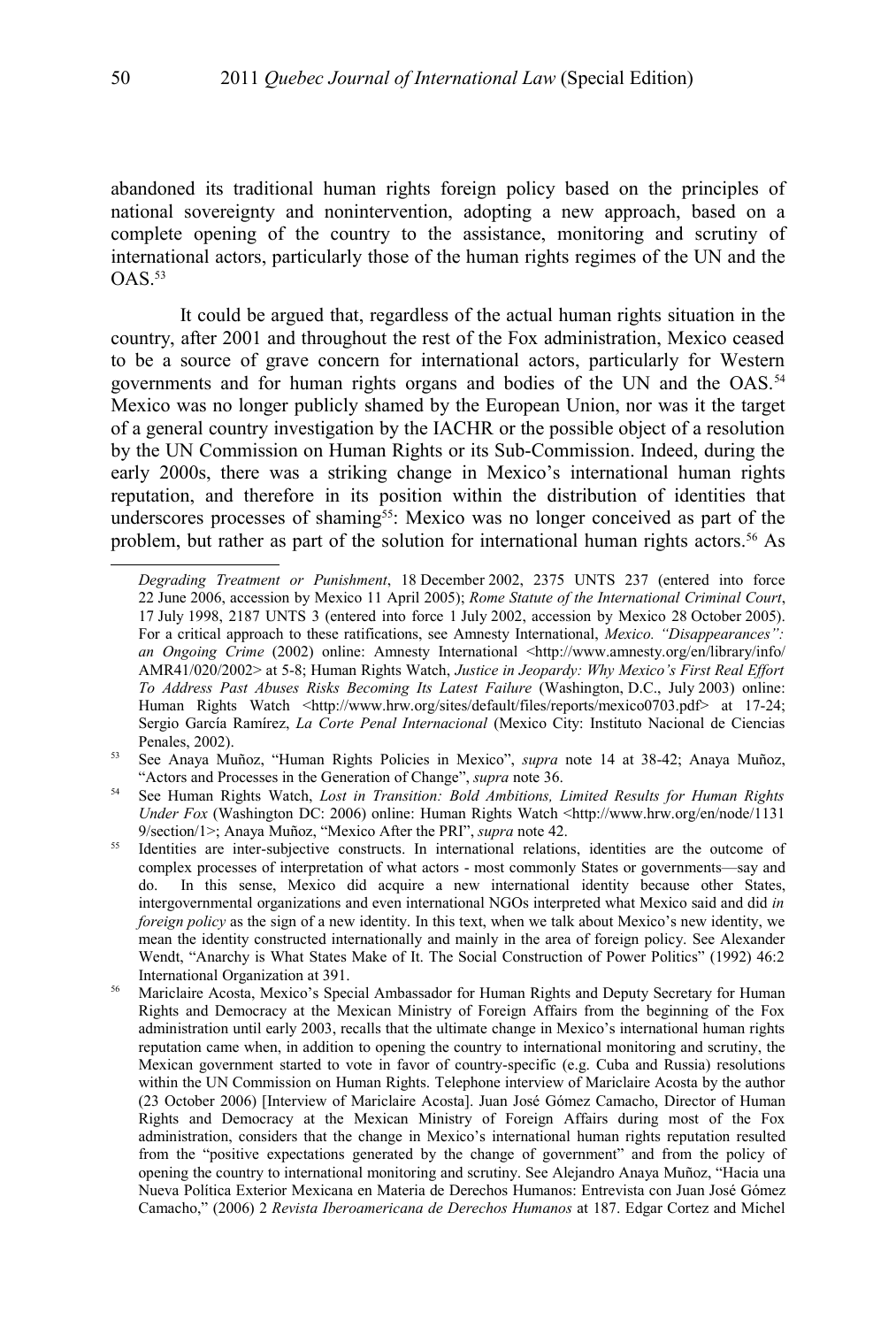noted by Mexican and foreign civil society advocates, after 2000, it became increasingly difficult for NGOs to get other international actors to criticize Mexico's human rights record.<sup>[57](#page-14-0)</sup> The climax of Mexico's new reputation came in 2006 when the country was not only elected as a member of the newly established Human Rights Council of the UN, but was also invited to preside over its first year of sessions.

In a context of a more positively framed interaction between the Mexican government and the international "human rights community", international human rights regimes can be understood more as facilitators or participants in processes of argumentation than as generators of shame. As mentioned above, the UNHCHR established a permanent office of representation in Mexico, becoming a regular interlocutor of government officials. It is worth mentioning, in this respect, the elaboration by the UNHCHR office in Mexico of a diagnosis of the human rights situation in the country.<sup>[58](#page-14-1)</sup> The diagnosis made thirty one concrete recommendations, which were explicitly and publicly accepted by president  $Fox.^{59}$  $Fox.^{59}$  $Fox.^{59}$  In addition to this formal and permanent interaction with the UNHCHR, the Mexican government was highly exposed to direct encounters with numerous actors from international human rights regimes: between 2001 and 2005, Mexico received representatives of fourteen UN and OAS human rights bodies and mechanisms, including Mary Robinson (UNHCHR) and José Zalaquet (president of the IACHR). During these visits, regime representatives not only met with civil society actors and victims of violations of human rights, but also with a long list of high-ranking government officials, including president Fox and Cabinet members. In these visits, and through the elaboration of written reports, regime agents would explicitly express concerns, highlight problems and make recommendations. Far from denouncing or rejecting such critical appraisals and views, Mexican government officials welcomed and accepted them, stressing publically time after time the government's commitment to uphold human rights, to promote reforms, to investigate and punish abuses and so forth.<sup>[60](#page-14-3)</sup>

Maza, human rights activists from the NGO network Todos los Derechos para Todos, also consider that Mexico's international human rights reputation improved dramatically during the early 2000s, and recall that, for instance, the Mexican government was considered by the UNHCHR as an example of international collaboration and domestic action. Interview of Edgar Cortez (Executive Secretary of the National Network of Human Rights Organizations "All Rights for All") and Michel Maza (Human Rights Officer of the same network) by the author in Mexico City (31 October 2007) [Interview of Cortez & Maza].

<span id="page-14-0"></span><sup>57</sup> Interview of Cortez & Maza and interview of Maureen Meyer (Associate for Mexico and Central America, Washington Office for Latin America; former international issues officer of the "Miguel Agustín Pro" Human Rights Center, Mexico City) by the author in Washington DC (31 July 2007).

<span id="page-14-1"></span><sup>58</sup> Oficina del Alto Comisionado de las Naciones Unidas para los Derechos Humanos, *Diagnóstico sobre la Situación de los Derechos Humanos en México* (Mexico City : Oficina del Alto Comisionado de las Naciones Unidas para los Derechos Humanos, 2003) online : Incide Social <http://incidesocial.org/images/pdf/diagnostico\_dh.pdf>.

<span id="page-14-2"></span><sup>59</sup> Vicente, Fox, "Palabras del Presidente Vicente Fox Durante la Sesión Extraordinaria del Pleno de la Comisión de Política Gubernamental en Materia de Derechos Humanos" online: Presidencia de la República <http://fox.presidencia.gob.mx/actividades/?contenido=7021>.

<span id="page-14-3"></span><sup>&</sup>lt;sup>60</sup> For statements made by president Vicente Fox, see "Palabras del Presidente Fox Durante la Visita que Hizo a la Corte Interamericana de Derechos Humanos", online: Presidencia de la República <http://fox.presidencia.gob.mx/buscador/index.php?contenido=2879andpagina=7andpalabras=derecho s+humanos>; "El Presidente Fox Recibió a la Alta Comisionada de la ONU para Derechos Humanos Mary Robinson", online: Presidencia de la República <http://fox.presidencia.gob.mx/buscador/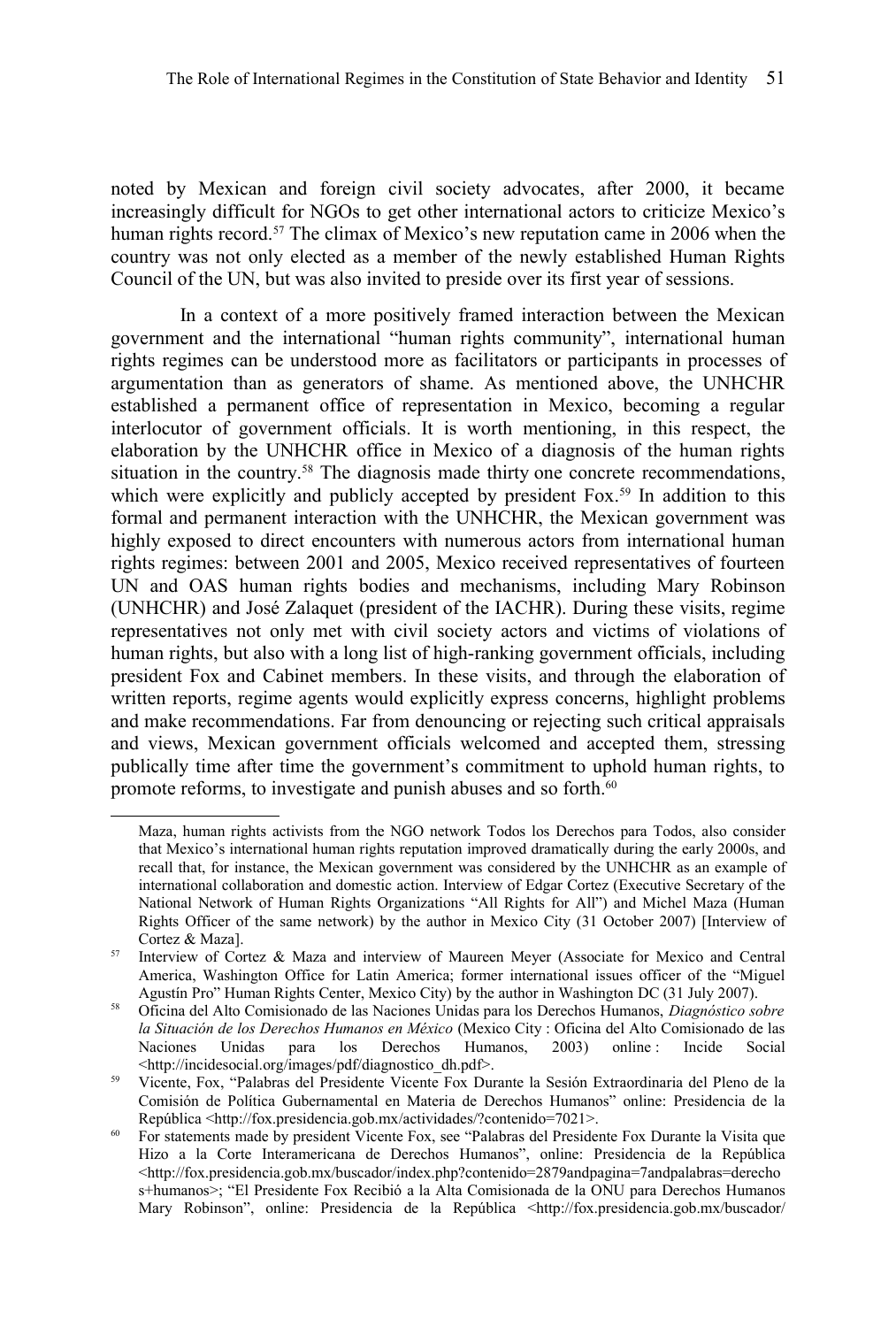In other words, the Mexican government decisively adopted a coherent human rights discourse within and through its interaction with the different organs, bodies and mechanisms of international human rights regimes. We are not arguing that international human rights regimes *caused* by themselves (or in conjunction with NGOs or Western governments) the adoption of a human rights discourse by the Mexican government. What we are arguing is that through their *in loco* visits, their reports, and overall, their interaction with the Mexican government, international human rights regimes contributed to the reproduction of a logic of "rhetorical entrapment", as aforementioned.<sup>[61](#page-15-0)</sup> Whether or not this process of "rhetorical entrapment", together with continued processes of argumentation between the Mexican government and its critics will lead to the adoption of a new identity in Mexico remains a hypothesis to be tested in due time. For the time being, international human rights regimes have provided the norms around which the Mexican government has constructed a new discourse, and through their numerous meetings with Mexican officials and the elaboration of reports, they have contributed to shaping and buttressing that discourse.

From a different, liberal republican, perspective, high-ranking government officials of the Fox administration (in charge of designing and implementing the policy of opening to international monitoring and assistance) have explicitly maintained that the role of international human rights regimes during the early 2000s was to support the new (democratic) government in its efforts to secure its preferences for democracy and human rights—in the face of possible authoritarian comebacks. This was the view explicitly held by Jorge Castañeda, Mexico's Minister of Foreign Affairs from 2001 to 2003, Mariclaire Acosta, Deputy Minister for Human Rights and Democracy at the Mexican Ministry of Foreign Affairs for the same period, and other government officials from the Fox administration.[62](#page-15-1) In fact, Castañeda claimed that this was the main reason behind the decision to open the country to international monitoring and scrutiny of human rights.<sup>[63](#page-15-2)</sup> In line with Moravcsik's "locking in" argument sketched above, from the new government's point of view, the role of international human rights regimes in Mexico's internal human rights situation was to put a "lock" to domestic change through international means.<sup>[64](#page-15-3)</sup> Indeed, different aspects of the Fox approach to the involvement of international actors in domestic human rights affairs became institutionalized (i.e., through the ratification of treaties, the acceptance of the competence of treaty bodies, and the signing of agreements with the UNHCHR). This interpretation of the role played by international human rights regimes is of course compatible with one that underlines the strengthening of the logic

index.php?contenido=3306andpagina=1andpalabras=derechos+humanos>; "El Presidente Fox durante la firma del *Protocolo Facultativo de la Convención Contra la Tortura y Otros Tratos Crueles, Inhumanos o Degradantes*", online: Presidencia de la República <http://fox.presidencia.gob.mx/ buscador/index.php?contenido=6378andpagina=6andpalabras=reuni%F3n+y+derechos+humanos>;

<sup>&</sup>quot;El Presidente de la República se Reunió con José Zalaquett, Presidente de la Comisión Interamericana de Derechos Humanos", online: Presidencia de la República <http://fox.presidencia.gob.mx/buscador /index.php?contenido=8696andpagina=1andpalabras=derechos+humanos>.

<span id="page-15-0"></span><sup>61</sup> See Part I (International Human Rights Regimes and State Behavior), above.

<span id="page-15-1"></span><sup>&</sup>lt;sup>62</sup> Interview of Mariclaire Acosta and interview of Cortez & Maza, *supra* note [56.](#page-13-3)<br><sup>63</sup> Interview of Iorge Castañeda by the author in Mexico City, 12 February 2007.

<span id="page-15-2"></span><sup>&</sup>lt;sup>63</sup> Interview of Jorge Castañeda by the author in Mexico City, 12 February 2007.<br><sup>64</sup> Anava Muñoz, sunta note 14 at 53-55.

<span id="page-15-3"></span><sup>64</sup> Anaya Muñoz, *supra* note [14](#page-3-2) at 53-55.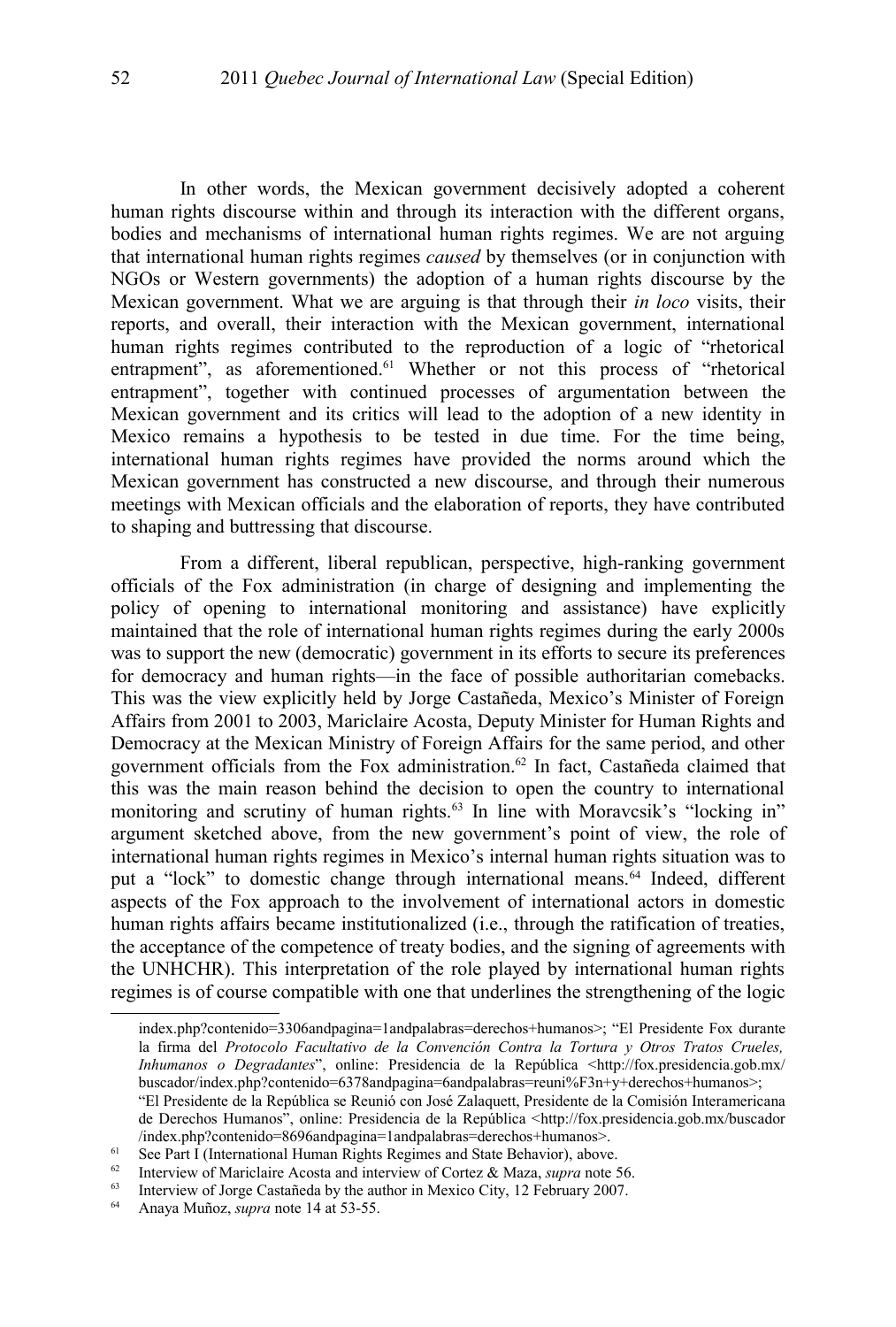of "rhetorical entrapment". Options for policy making are not only constrained by the ratification of treaties, the acceptance of the jurisdiction or competence of international judicial or quasi-judicial organs, and the adoption of formal agreements with international agencies: they are also "secured" through the repeated and consistent reproduction of a particular discourse.

**\*\*\***

The human rights regimes of the UN and the OAS started to play a significant role in transnational and domestic politics of human rights in Mexico after 1994, when a network of national and international NGOs introduced the country's situation to the agenda of international human rights regimes. During the mid to late 1990s, international human rights regimes played a key role as providers of normative standards, producers of information about the behavior of the Mexican government, and forums for the exertion of shame by NGOs and, to a lesser degree, Western government actors (particularly the European Union). Indeed, in the Mexican case, the activism of transnational networks of human rights advocates increased the salience and significance of international human rights regimes, making them matter in political processes through which interests and, to a lesser degree, identities were constituted. Indeed, these advocates generated a shaming process, providing the leverage that non-enforcement regimes lack on their own. But this case study also provides evidence to argue that, without legitimate norms, information and forums provided by international regimes, transnational advocates would be left out in the cold, with much less leverage over rights-violating governments. Furthermore, in addition to being providers of legitimate normative standards, evidence and arenas, regimes' organs, bodies and mechanisms directly shamed the Mexican government. The levels of transnational shaming exerted over Mexico in this period would have not been the same without direct influence of the 1998 report of the IACHR<sup>[65](#page-16-0)</sup>, the resolution adopted that year by the Sub-Commission on the Prevention of Discrimination and Protection of Minorities<sup>[66](#page-16-1)</sup>, and reports issued by the Special Rapporteurs on torture and on extrajudicial, summary or arbitrary executions.<sup>[67](#page-16-2)</sup> It has been shown elsewhere that the transnational shaming exerted by different international actors (including organs, bodies and mechanisms of international regimes) over Mexico in this period was consequential for the definition of the

<span id="page-16-0"></span><sup>65</sup> See OAS, Inter-American Commission on Human Rights, *Report of the situation of human rights in Mexico*, OR OEA/Ser.L/V/II.100/Doc. 7, rev 1 (1998).<br><sup>66</sup> Developments in the Situation in Mexic

<span id="page-16-1"></span>in the Situation in Mexico, Sub-Commission Resolution 1998/4 (E/CN.4/SUB.2/RES/1998/4).

<span id="page-16-2"></span><sup>&</sup>lt;sup>67</sup> Question of the Human Rights of All Persons Subjected to Any Formo f Detention or Imprisionment, in Particular: Torture and Other Cruel, Inhuman or Degrading Treatment or Punishment, Reporto f the Special Rapporterur, Mr. Nigel S. Rodley, Submitted Pursuant to Commission on Human Rights Resolution 1997/38, Addendum (E/CN.4/1998/38/Add.2); Civil and Political Rights, Including Questions of: Disappearances and Summary or Arbitrary Executions, Ms. Asma Jahangir, Submitted Pursuant to Commission on Human Rights Reolution 1999/35, Addendum (E/CN.4/2003/3/Add.3).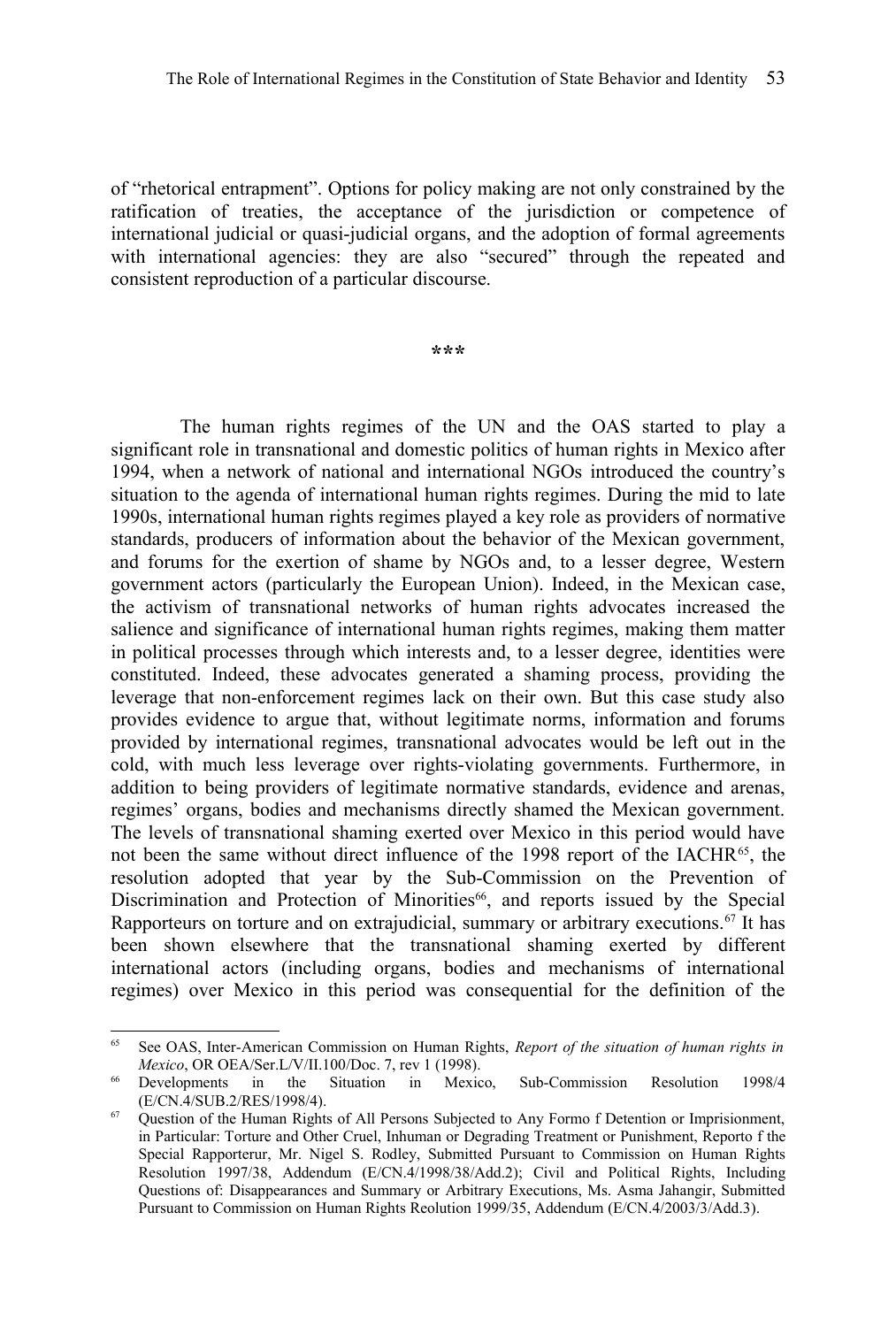government's approach to human rights in foreign and domestic policies.[68](#page-17-0) The main argument here has been, however, that international human rights regimes mattered in the transnational politics of human rights not only because they facilitated the exertion of shame by NGOs and Western governments, but also because they directly exerted shame.

After the 2000 political transition, however, as Mexico started to be perceived as a "good" or "worthy" member the international community, the role of international human rights regimes changed. In the absence of a bad reputation, the logic of shaming lost strength. In such a context, a logic of argumentation gained salience, particularly in the form of "rhetorical entrapment". In the case of Mexico, this mechanism acquired greater importance as the government adopted an unambiguous human rights discourse. The argument is that, in addition to providing normative bases for the definition of that discourse, international human rights regimes contributed to the encroachment of the rhetorical trap. As stressed above, it remains to be seen if this will eventually lead to the adoption of a different, rightsrespectful identity by the Mexican government. What seems to be clear is that international human rights regimes continued to play a key role in the development of transnational human rights political processes after 2000, not only contributing significantly to the development of shaming dynamics, but also facilitating the unfolding of argumentation mechanisms.

A parallel process in post-political transition Mexico was the arrival of a new government elite, with preferences for democratic governance and the respect of human rights. During the early 2000s, the Fox government adopted stronger international commitments within the framework of human rights regimes. Regimes provided not only normative grounds and animated transnational processes of pressure and argumentation, but also were instrumental in securing the preferences of the new government elite. In this sense, international human rights regimes also played a role in the development of Mexico's domestic political processes related to human rights.

In sum, international human rights regimes have mattered: they have played an important role in Mexico's transnational and domestic politics of human rights, and thus in the processes through which its interests and identities have been constituted. They have played a central pivotal role, intervening between the actions of NGOs and Western government actors and the reactions of the Mexican government. But regimes have also played the role of actors in their own right, directly engaging the Mexican government through shaming and argumentation dynamics. They have also played an instrumental role in domestic political processes, facilitating the implementation of strategies by Mexico's government elite. This offers a framework that might prove useful for understanding the role of international human rights regimes in other country specific situations. Have international human rights regimes intervened as providers of norms, information and forums between a given rights-violating government and its critics? Have regimes' organs, bodies and

<span id="page-17-0"></span><sup>68</sup> *Supra* note [64](#page-15-3)*.*